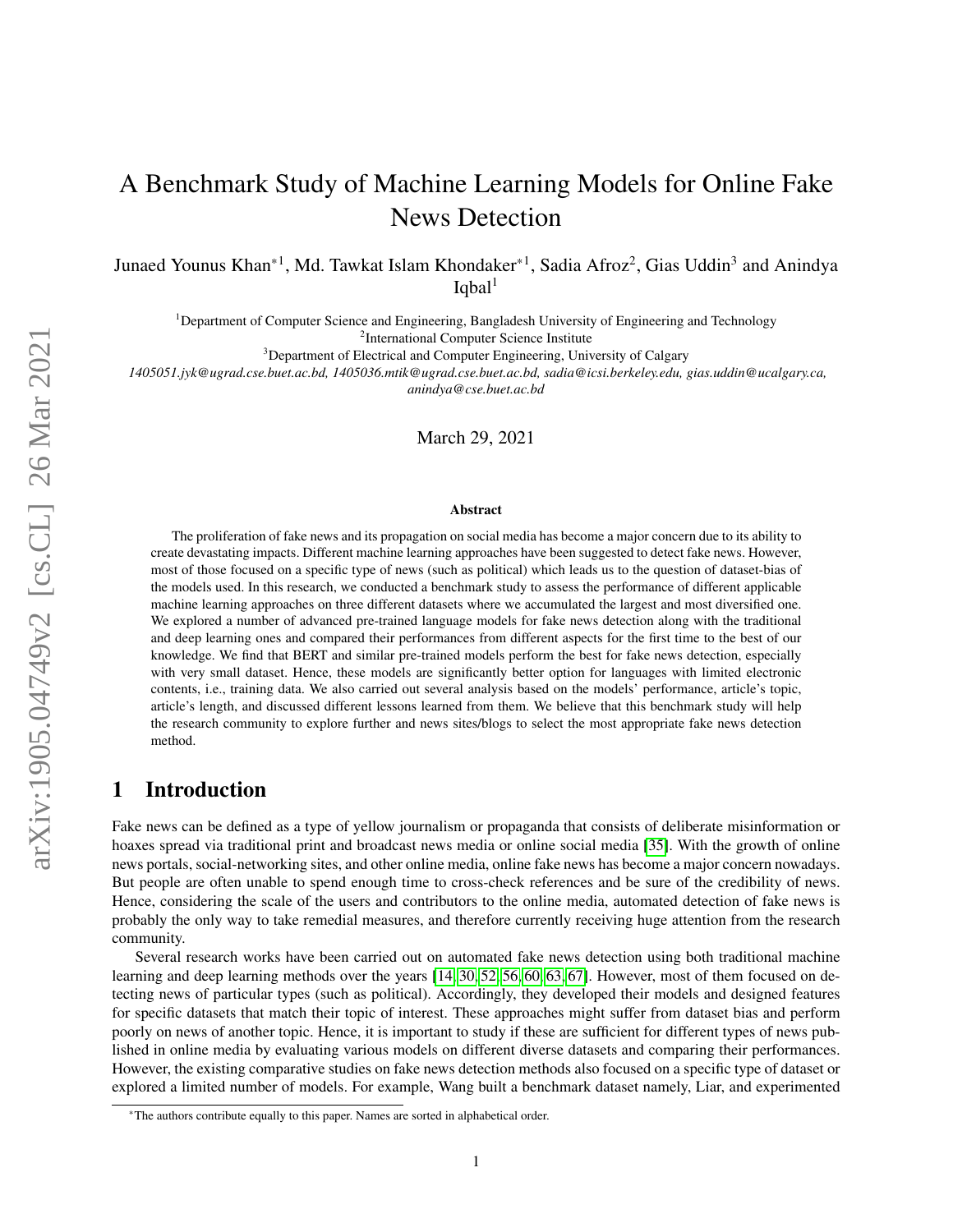some existing models on it [\[63\]](#page-20-3). However, the length of this dataset is not sufficient for neural network based advanced models, and some models were found to suffer from overfitting. Gilda explored a few machine learning approaches but did not evaluate any neural network-based model [\[21\]](#page-18-1). Recently, Gravanis et al. evaluated a number of machine learning models on different datasets to address the issue of dataset-bias [\[24\]](#page-18-2). However, they also did not explore any deep learning based models in their study. Moreover, very few works have been done to explore advanced pre-trained language models (e.g., BERT, ELECTRA, ELMo) for fake news detection [\[29,](#page-19-2) [32\]](#page-19-3) in spite of their state-of-the-art performances in various natural language processing and text classification tasks [\[1,](#page-17-0) [22,](#page-18-3) [36,](#page-19-4) [38,](#page-19-5) [42,](#page-19-6) [44,](#page-19-7) [61\]](#page-20-4).

Our study fills this gap by evaluating a wide range of machine learning approaches that include both traditional (e.g., SVM, LR, Decision Tree, Naive Bayes, *k*-NN) and deep learning (e.g., CNN, LSTM, Bi-LSTM, C-LSTM, HAN, Conv-HAN) models on three different datasets. We have prepared a new combined dataset containing 80k news of a great variety of topics (e.g., politics, economy, investigation, health-care, sports, entertainment) collecting from various sources. To the best of our knowledge, this is the largest dataset used for fake news detection study. We also explored a variety of pre-trained models, e.g., BERT [\[16\]](#page-18-4), RoBERTa [\[39\]](#page-19-8), DistilBERT [\[55\]](#page-20-5), ELECTRA [\[11\]](#page-18-5), ELMo [\[46\]](#page-19-9) in our comparative analysis. To the best of our knowledge, no previous study has incorporated such advanced pre-trained models to compare their performance with other machine learning models on fake news detection task. In particular, we answer the following research questions.

#### RQ1: How accurate are the traditional machine learning vs deep learning models to detect fake news?

We find that deep learning models generally outperform the traditional machine learning models, Among the traditional learning models, Naïve Bayes which achieves 93% accuracy on combined corpus. Among the deep learning models, Bi-LSTM and C-LSTM show great promise with 95% accuracy on combined corpus.

#### RQ2: Can the advanced pre-trained language models outperform the traditional and deep learning models?

We investigated pre-trained models like BERT, DistilBERT, RoBERTa, ELECTRA, and ELMo. Overall, these models outperform traditional and deep learning ones. For example, the pre-trained RoBERTa shows 96% accuracy on combined corpus, which is more than the traditional and deep learning models. We also find that BERT and similar transformer-based models (BERT, DistilBERT, RoBERTa, ELECTRA) perform better than ELMo.

#### RQ3: Which model performs best with small training data?

The superior performance of deep learning and pre-trained models we observed in our datasets could be due to large dataset sizes. However, the construction of a large dataset may not always be possible. We, therefore, attempted to understand whether smaller datasets can still be used to train the models without a considerable reduction in accuracy. We see that the pre-trained models can achieve high performance with very small training dataset compared to traditional or deep learning models. For example, RoBERTa achieved over 90% accuracy with only 500 training data used for fine-tuning while traditional and deep learning models fail to achieve even 80% accuracy with such small dataset (see Figure [3\)](#page-12-0). In contrast, the best performing traditional learning model Naïve Bayes only achieved  $65\%$  accuracy with a sample size of 500 training set. Therefore, our finding can be useful for electronic-resource-limited languages where fake news dataset collections are likely to be small in size. In such cases, based on our observations, pre-trained models are the best option to achieve quality performance for these languages. Note that different languages such as Dutch, Italian, Arabic, Bangla, etc. have pre-trained BERT models [\[4,](#page-17-1) [15,](#page-18-6) [47\]](#page-19-10) that can be fine-tuned with small fake news dataset to develop detection tool.

Replication Package with code and data is shared online at [https://github.com/JunaedYounusKhan51/](https://github.com/JunaedYounusKhan51/FakeNewsDetection) [FakeNewsDetection](https://github.com/JunaedYounusKhan51/FakeNewsDetection).

Paper Organizations. The rest of this paper is structured as follows. In Section [2,](#page-1-0) we compare related research works. In Section [3,](#page-4-0) we describe our study setup by introducing the datasets, the features, and the models we used in our experiments. Section [4](#page-9-0) presents the performance of different models on three datasets and answer three research questions. Section [5](#page-13-0) compares the performance and analyzes the misclassified cases. We conclude in Section [6.](#page-17-2)

# <span id="page-1-0"></span>2 Related Work

Related work can broadly be divided into the following categories: (1) Exploratory analysis of the characteristics of fake news, (2) Traditional machine learning based detection, (3) Deep learning based detection, (4) Advanced language model based detection, and (5) Benchmark studies.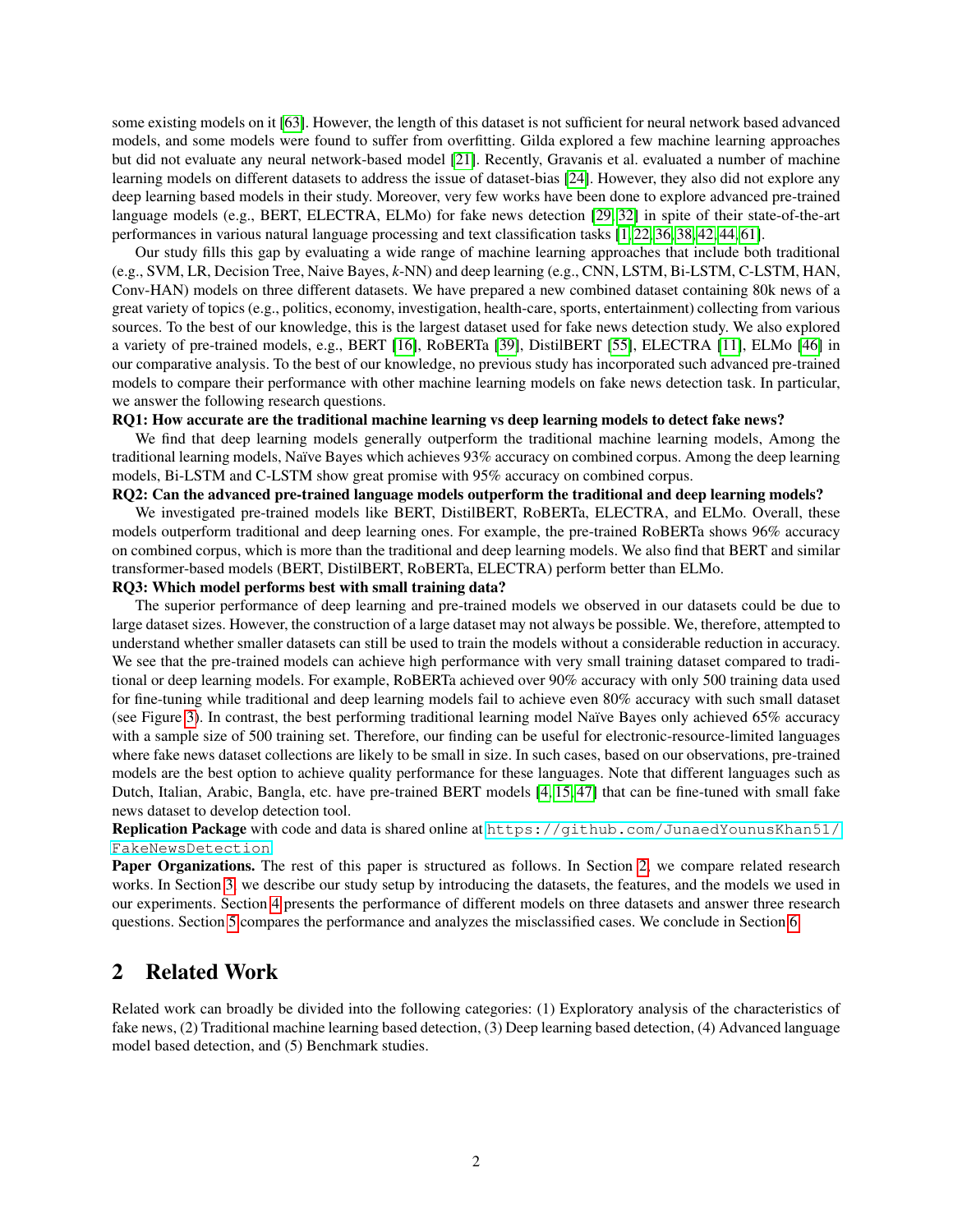### Exploratory analysis of the characteristics of fake news

Several research works have been done over the years on the characteristics of fake news and its' detection. Conroy et al. mentioned three types of fake news: Serious Fabrications, Large-Scale Hoaxes, and Humorous Fakes [\[53\]](#page-20-6). They have termed fake news as a news article that is intentionally and verifiably false and could mislead readers [\[3\]](#page-17-3). This narrow definition is useful in the sense that it can eliminate the ambiguity between fake news and other related concepts, e.g., hoaxes, and satires.

### Traditional machine learning based detection

Different traditional machine learning based approaches have been proposed for the automatic detection of fake news. In [\[57\]](#page-20-7), the authors proposed to use linguistic-based features such as total words, characters per word, frequencies of large words, frequencies of phrases, i.e., "n-grams" and bag-of-words approaches [\[20\]](#page-18-7), parts-of-speech (POS) tagging for fake news detection.

Conroy et al. argued that simple content-related n-grams and part-of-speech (POS) tagging had been proven insufficient for the classification task [\[13\]](#page-18-8). Rather, they suggested Deep Syntax analysis using Probabilistic Context-Free Grammars (PCFG) following another work by Feng et al. [\[19\]](#page-18-9) to distinguish rule categories (i.e., lexicalized, nonlexicalized, parent nodes, etc.) for deception detection with 85-91% accuracy. However, Shlok Gilda reported that while bi-gram TF-IDF yielded highly effective models for detecting fake news, the PCFG features had little to add to the models' efficacy [\[21\]](#page-18-1).

Many research works also suggested the use of sentiment analysis for deception detection as some correlation might be found between the sentiment of the news article and its type. Reference [\[52\]](#page-20-0) proposed expanding the possibilities of word-level analysis by measuring the utility of features like part of speech frequency, and semantic categories such as generalizing terms, positive and negative polarity (sentiment analysis).

Cliche described the detection of sarcasm on twitter using n-grams, words learned from tweets specifically tagged as sarcastic [\[12\]](#page-18-10). His work also included the use of sentiment analysis as well as identification of topics (words that are often grouped together in tweets) to improve prediction accuracy.

### Deep learning based detection

Several research works used deep learning models to detect fake news. Wang et al. built a hybrid convolutional neural network model that outperforms other traditional machine learning models [\[63\]](#page-20-3). Rashkin et al. performed an extensive analysis of linguistic features and showed promising result with LSTM [\[50\]](#page-20-8). Singhania et al. proposed a three-level hierarchical attention network, one each for words, sentences, and the headline of a news article [\[58\]](#page-20-9). Ruchansky et al. created the CSI model where they have captured text, the response of an article, and the source characteristics based on users' behaviour [\[54\]](#page-20-10).

Among the recent works, Shu et al. argued that a critical aspect of fake news detection is the explainability of such detection in [\[56\]](#page-20-1). The authors developed a sentence-comment co-attention sub-network to exploit both news contents and user comments. In this way, the authors focused on jointly capturing explainable check-worthy sentences and user comments for fake news detection. In the work [\[30\]](#page-19-1), the authors developed a multimodal variational auto-encoder by using a bi-modal variational auto-encoder coupled with a binary classifier for the task of fake news detection. The authors claimed that this end-to-end network utilizes the multimodal representations obtained from the bi-modal variational auto-encoder to classify posts as fake or not. Zhou et al. focused on studying the patterns of spreading of fake news in social networks, and the relationships among the spreaders [\[67\]](#page-21-0). Hamdi et al. proposed a hybrid approach to detect misinformation in Twitter [\[25\]](#page-18-11). The authors extracted user characteristics using node2vec to verify the credibility of the contents.

### Advanced language model based detection

Currently, Advanced pre-trained language models (i.e., BERT, ELECTRA, ELMo) are receiving great attention for several natural language tasks including text classification [\[1,](#page-17-0) [22,](#page-18-3) [36,](#page-19-4) [38,](#page-19-5) [42,](#page-19-6) [44,](#page-19-7) [61\]](#page-20-4). However, only a few studies have explored them for fake news detection. For example, Jwa et al. detected fake news by analyzing the relationship between the headline and the body text of news [\[29\]](#page-19-2). The authors claimed that the deep-contextualizing nature of BERT improves F-score by 0.14 over the previous state-of-the-art models. Kula et al. presented a hybrid architecture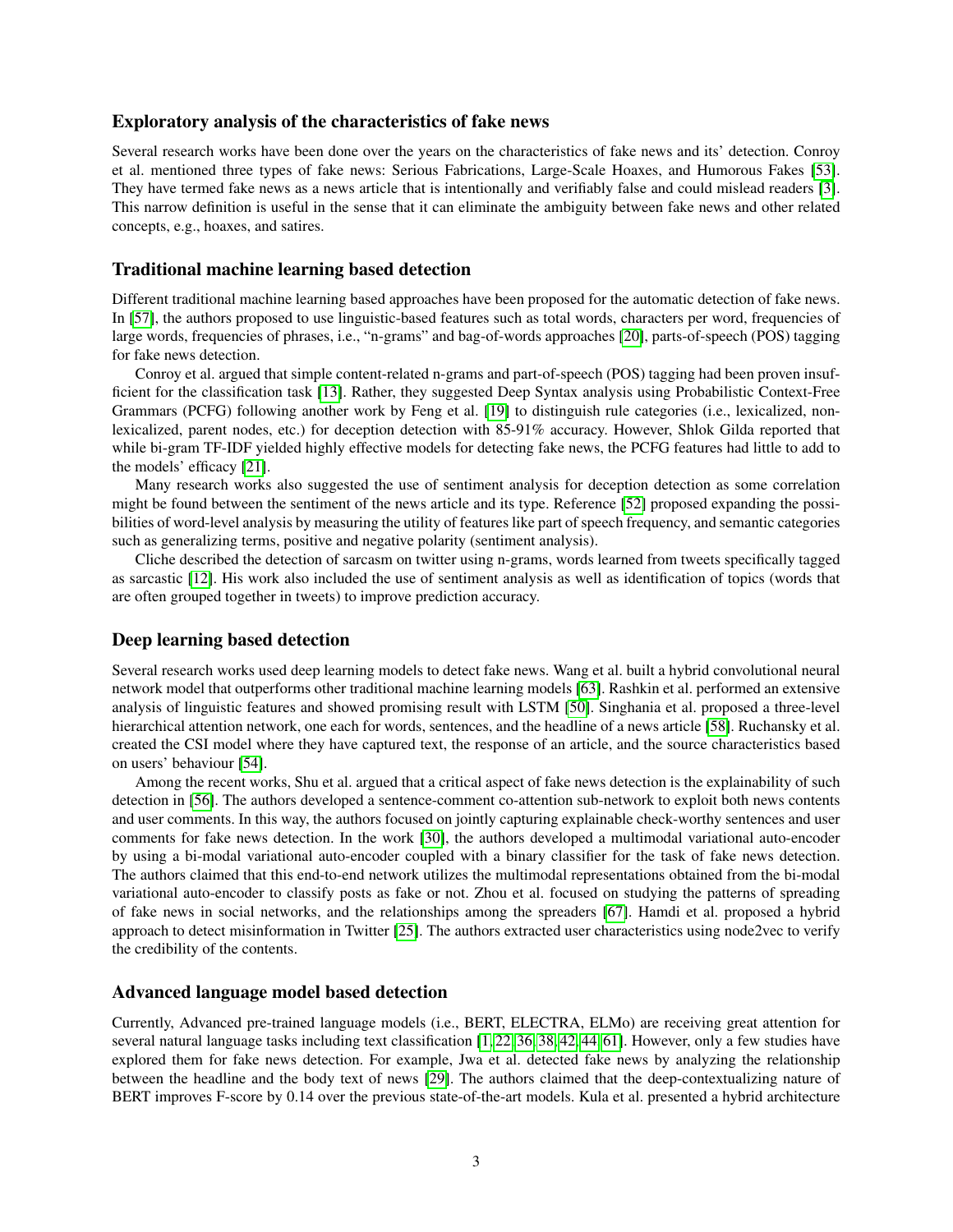<span id="page-3-0"></span>

| <b>Theme</b>                          | <b>Prior Benchmark Study</b>                                                                                                           | <b>Limitations</b>                                                                                                                                                                    | <b>Our Benchmark Study</b>                                                     |
|---------------------------------------|----------------------------------------------------------------------------------------------------------------------------------------|---------------------------------------------------------------------------------------------------------------------------------------------------------------------------------------|--------------------------------------------------------------------------------|
| Experiment<br>and<br>Result           | Bondielli et al. surveyed<br>the different approaches<br>to automatic detection of<br>fake news in the recent<br>literature<br>$[6]$ . | They did not run any<br>experiments and<br>did not report any<br>results.                                                                                                             | We experimented with<br>all the models and<br>analyzed their<br>performances.  |
|                                       | Dwivedi et al. presented<br>a literature survey on<br>various fake news<br>detection methods<br>$[17]$ .                               |                                                                                                                                                                                       |                                                                                |
|                                       | Zhang et al. presented an<br>overview of the existing<br>datasets and fake news<br>detection approaches<br>$[66]$ .                    |                                                                                                                                                                                       |                                                                                |
| Dataset<br>Length<br>and<br>Diversity | Wang experimented with<br>some existing models<br>on their benchmark<br>dataset namely, Liar<br>$[63]$ .                               | They evaluated the<br>models only on one<br>dataset. Moreover,<br>the length of the<br>dataset was not<br>sufficient, and some<br>models were found<br>to suffer from<br>overfitting. | We evaluated all the<br>methods on three<br>different and diverse<br>datasets. |
| Range of<br>Models<br>Explored        | Gilda explored a few<br>machine learning<br>approaches for fake news<br>detection<br>$[21]$ .                                          | They did not evaluate<br>any deep learning<br>based model.                                                                                                                            | We explored deep<br>learning and advanced<br>pre-trained language              |
|                                       | Gravanis et al. evaluated<br>a number of machine<br>learning models on<br>different datasets<br>$[24]$ .                               |                                                                                                                                                                                       | models along with<br>traditional ones.                                         |
|                                       | Oshikawa et al. compared<br>various existing methods<br>for fake news detection<br>on different datasets<br>$[43]$ .                   | They did not explore<br>advanced language<br>models such as BERT,<br>ELECTRA, ELMo, etc                                                                                               |                                                                                |

Table 1: Comparison between our benchmark study and prior benchmark studies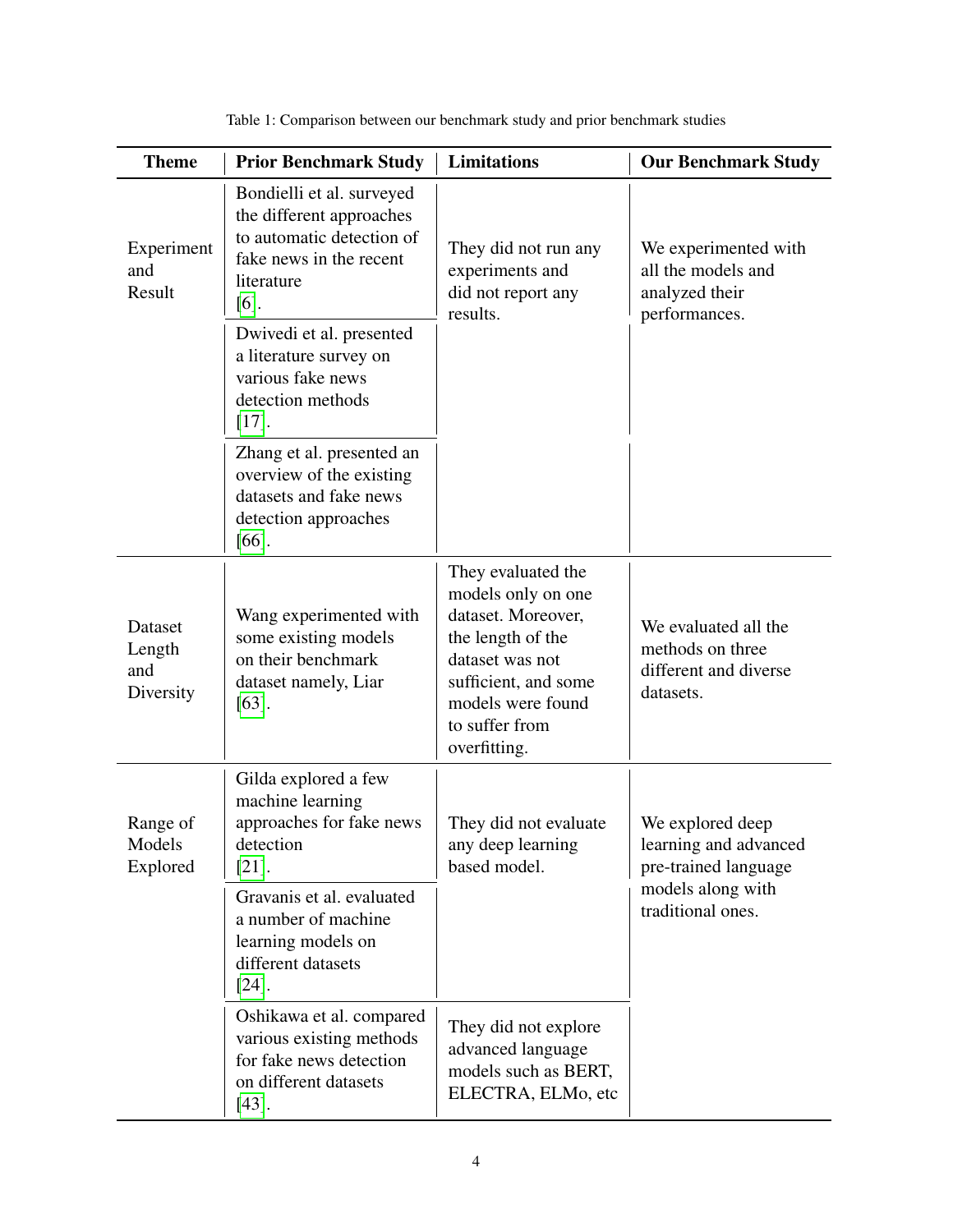<span id="page-4-2"></span>

| <b>Dataset</b>         | #Total<br>Data | #Fake<br><b>News</b> | <b>#Real</b><br><b>News</b> | Avg. Length of<br><b>News Articles</b><br>(in words) | Topic(s)                                                              |
|------------------------|----------------|----------------------|-----------------------------|------------------------------------------------------|-----------------------------------------------------------------------|
| <b>LIAR</b>            | 12791          | 5657                 | 7134                        | 18                                                   | Politics                                                              |
| Fake or Real News      | 6335           | 3164                 | 3171                        | 765                                                  | Politics<br>(2016 USA election)                                       |
| <b>Combined Corpus</b> | 79548          | 38859                | 40689                       | 644                                                  | Politics, Economy,<br>Investigation, Health,<br>Sports, Entertainment |

connecting BERT with RNN to tackle the impact of fake news [\[32\]](#page-19-3). Lee et al. worked on hyperpartisan dataset and leveraged BERT on semi-supervised pseudo-label dataset [\[34\]](#page-19-12).

### Benchmark studies

While most of the existing researches have focused on defining the types of fake news and suggesting different approaches to detect them, very few studies are carried out to compare such approaches independently on different datasets. Among the categories, the benchmark-based studies are the most similar to our study. Table [1](#page-3-0) compares our work with the previous benchmark-based studies along three themes: (1) experimental setup and results, (2) dataset length and diversity, and (3) range of models explored. We discuss the related work below.

Wang et al. compared the performance of SVM, LR, Bi-LSTM, and CNN models on their proposed dataset "LIAR" [\[63\]](#page-20-3). Oshikawa et al. compared various machine learning models (e.g., SVM, CNN, LSTM) for fake news detection on different datasets [\[43\]](#page-19-11). Gravanis et al. compared several traditional machine learning models (i.e., *k*-NN, Decision Tree, Naive Bayes, SVM, AdaBoost, Bagging) for fake news detection on different datasets [\[24\]](#page-18-2). Dwivedi et al. presented a literature survey on various fake news detection methods [\[17\]](#page-18-12). Zhang et al. presented a comprehensive overview of the existing datasets and approaches proposed for fake news detection in previous literature [\[66\]](#page-21-1).

In summary, these few existing comparative studies lack in terms of the range of evaluated models and the diversity of the used datasets. Moreover, a complete exploration of the advanced pre-trained language models for fake news detection and comparison among them and with other models (i.e., traditional and deep learning) were missing in previous works. The benchmark study presented in this paper is focused on dealing with the above issues. We extend the state-of-the-art research in fake news detection by offering a comprehensive an in-depth study of 19 models (eight traditional shallow learning models, six traditional deep learning models, and five advanced pre-trained language models).

# <span id="page-4-0"></span>3 Study Setup

In this section, we first introduce the datasets used in our study and discuss how we preprocess those (Section [3\)](#page-4-1). Then we discuss different features that we used in our models in Section [3.](#page-6-0) Finally, we discuss the traditional learning, deep learning and pre-trained models that we investigated in our study (Section [3\)](#page-7-0). Finally, we discuss the performance metrics we used to evaluate the models and the train and test data settings in Section [3.](#page-8-0)

### <span id="page-4-1"></span>Studied Datasets

In this comparative study, we make use of three following datasets. Table [2](#page-4-2) shows the detailed statistics of them. We describe the datasets below.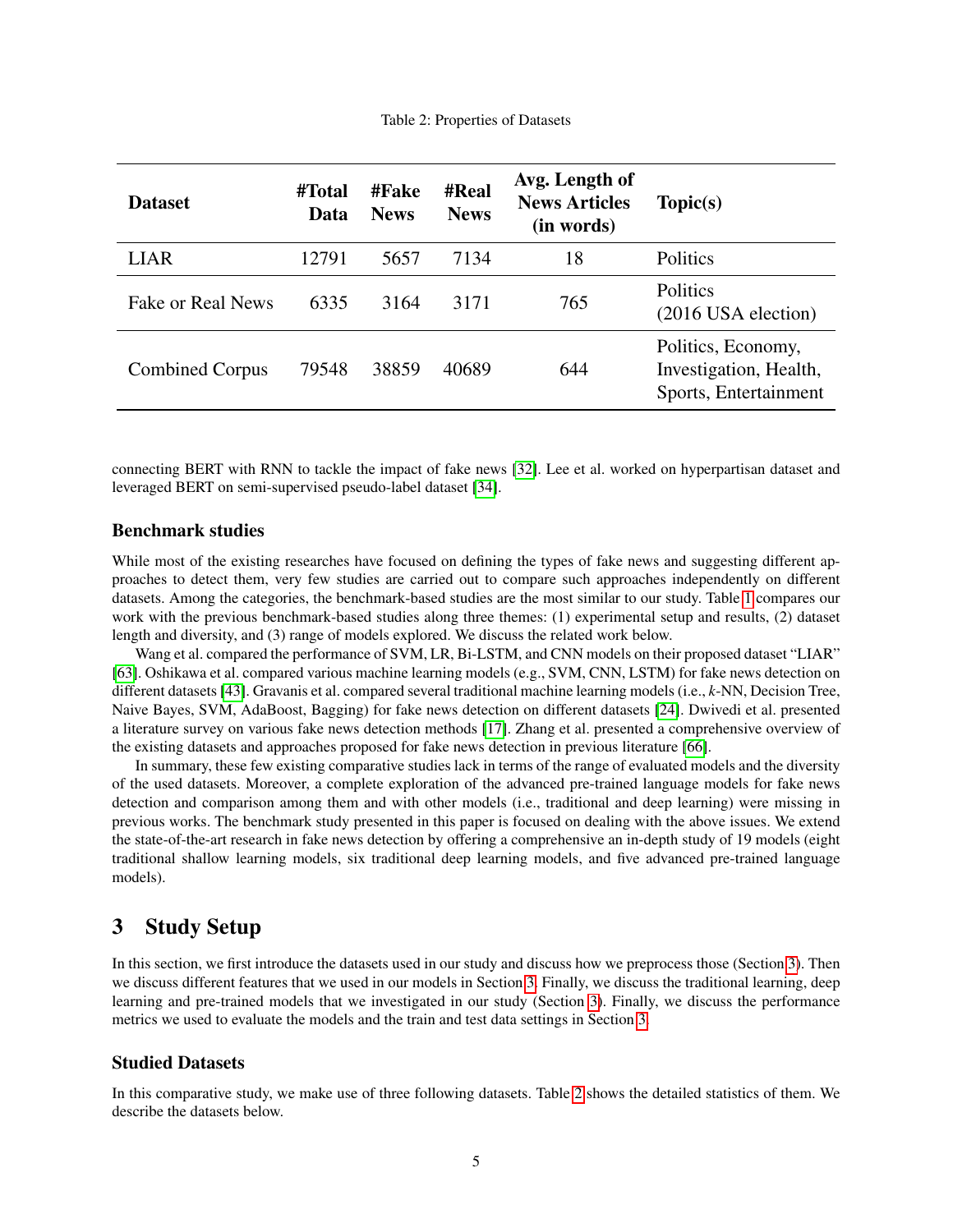#### Liar

Liar<sup>[1](#page-5-0)</sup> is a publicly available dataset that has been used in [\[63\]](#page-20-3). It includes 12.8K human-labeled short statements from POLITIFACT.COM. It comprises six labels of truthfulness ratings: pants-fire, false, barely-true, half-true, mostly-true, and true. In our work, we try to differentiate real news from all types of hoax, propaganda, satire, and misleading news. Hence, we mainly focus on classifying news as real and fake. For the binary classification of news, we transform these labels into two labels. Pants-fire, false, barely-true are contemplated as fake and half-true, mostly-true, and true are as true. Our converted dataset contains 56% true and 44% fake statements. This dataset mostly deals with political issues that include statements of democrats and republicans, as well as a significant amount of posts from online social media. The dataset provides some additional meta-data like the subject, speaker, job, state, party, context, history. However, in the real-life scenario, we may not have this meta-data always available. Therefore, we experiment on the texts of the dataset using textual features.

#### Fake or Real News

Fake or real news dataset is developed by George McIntire. The fake news portion of this dataset was collected from Kaggle fake news dataset<sup>[2](#page-5-1)</sup> comprising news of the 2016 USA election cycle. The real news portion was collected from media organizations such as the New York Times, WSJ, Bloomberg, NPR, and the Guardian for the duration of 2015 or 2016. The GitHub repository of the dataset includes around 6.3k news with an equal allocation of fake and real news, and half of the corpus comes from political news.

#### Combined Corpus

Apart from the other two datasets, we have built a combined corpus that contains around 80k news among which 51% are real, and 49% are fake. One important property of this corpus is that it incorporates a wide range of topics including national and international politics, economy, investigation, health-care, sports, entertainment, and others. To demonstrate the topic diversity, we show the inter-topic distances<sup>[3](#page-5-2)</sup> of our combined corpus using LDA-based (Latent Dirichlet Allocation) topic modeling [\[5\]](#page-17-5) in Figure [1.](#page-6-1) Based on the empirical analysis of inter-topic distances, we divided the dataset into ten clusters (circles) where each cluster represents a topic. The coordinates of each topic cluster (circle) were measured following the MDS (Multidimensional Scaling) algorithm [\[9\]](#page-18-13). X-axis (PC1) and Y-axis (PC2) maintained an aspect ratio to 1 to preserve the MDS distances. We used Jensen-Shannon divergence [\[37\]](#page-19-13) to compute distances between topics. The area of a cluster was calculated by the portion of tokens that respective topic generated compared to the total tokens in the corpus. We named the topic of a cluster based on the most relevant terms representing that cluster. The most relevant terms were determined on the basis of frequency. For example, the most relevant (i.e., most frequent) terms for cluster-7 are 'Trump', 'Clinton', 'Election', 'Campaign', etc (Figure [1\)](#page-6-1). Hence, the news of this cluster represents the 2016 US election. On the other hand, the most relevant terms for cluster-3 are 'Bank', 'Job', 'Financial', 'Tax', 'Market', etc. Thus, this cluster is related to the Economy. Additionally, overlapping of clusters (e.g., Economy and Politics) indicates shared relevant words (e.g., 'Government', 'People') between them. We have collected news from several sources of the same time domain mostly from 2015 to 2017<sup>[4,](#page-5-3)[5,](#page-5-4)[6](#page-5-5)</sup>. Multiple types of fake news such as hoax, satire, and propaganda have come from The Onion, Borowitz Report, Clickhole, American News, DC Gazette, Natural News, and Activist Report. We have collected the real news from the trusted sources like the New York Times, Breitbart, CNN, Business Insider, the Atlantic, Fox News, Talking Points Memo, Buzzfeed News, National Review, New York Post, the Guardian, NPR, Gigaword News, Reuters, Vox, and the Washington Post.

#### Data Preprocessing

Before feeding into the models, raw texts of news required some preprocessing. We first eliminated unnecessary IP and URL addresses from our texts. The next step was to remove stop words. After that, we cleaned our corpus by correcting the spelling of words. We split every text by white-space and remove suffices from words by stemming

<span id="page-5-1"></span><sup>2</sup><https://www.kaggle.com/mrisdal/fake-news>

<span id="page-5-0"></span><sup>1</sup>[https://www.cs.ucsb.edu/˜william/data/liar\\_dataset.zip](https://www.cs.ucsb.edu/~william/data/liar_dataset.zip)

<span id="page-5-2"></span><sup>&</sup>lt;sup>3</sup>generated using pyLDAvis: <https://pyldavis.readthedocs.io/>

<span id="page-5-3"></span><sup>4</sup>[https://homes.cs.washington.edu/˜hrashkin/factcheck.html](https://homes.cs.washington.edu/~hrashkin/factcheck.html)

<span id="page-5-4"></span><sup>5</sup><https://github.com/suryattheja/Fake-news-detection>

<span id="page-5-5"></span><sup>6</sup><https://www.kaggle.com/snapcrack/all-the-news>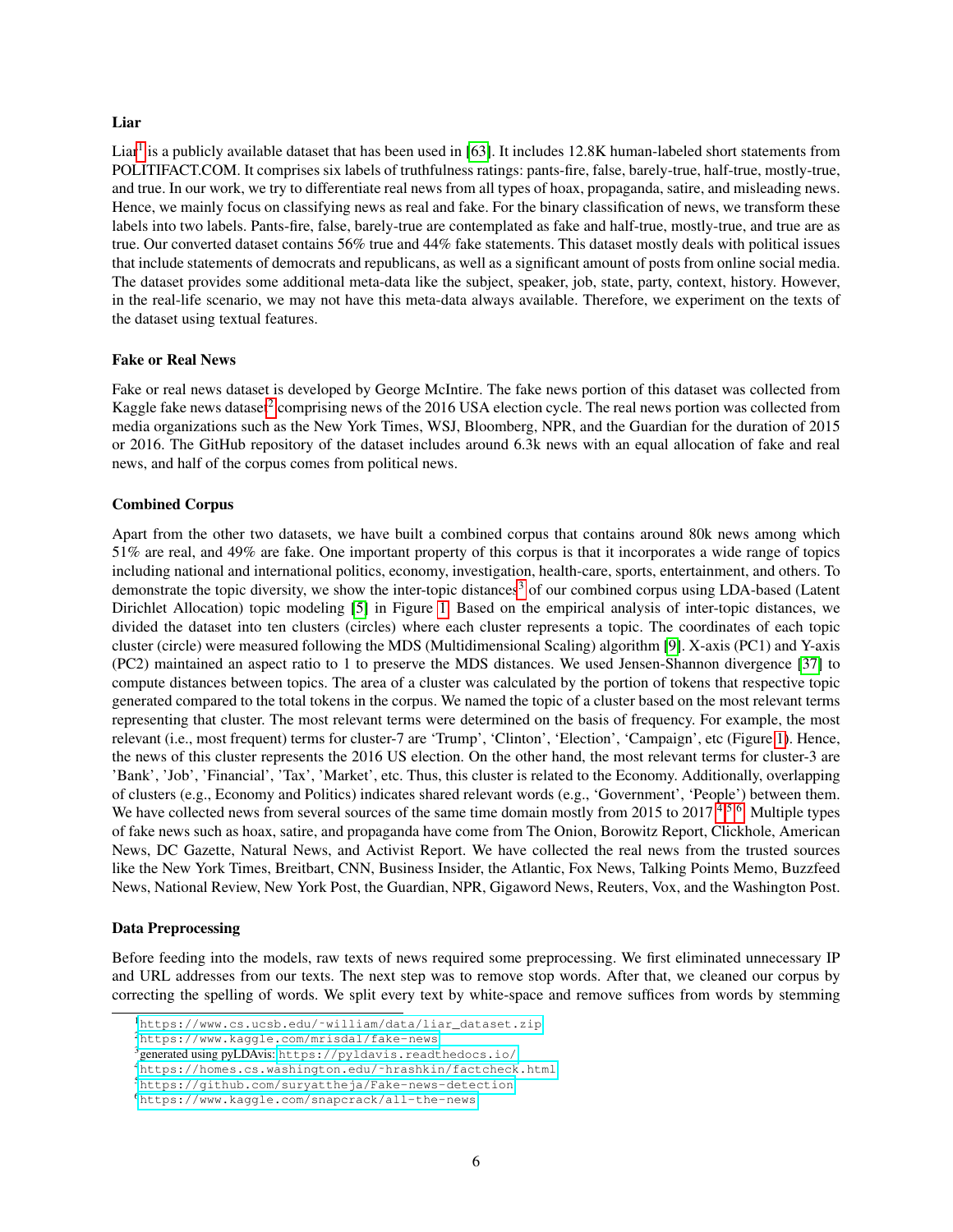<span id="page-6-1"></span>

Figure 1: Inter-topic distance map of Combined Corpus.

them. Finally, we rejoined the word tokens by white-space to present our clean text corpus which had been tokenized later for feeding into the models.

## <span id="page-6-0"></span>Studied Features

We used lexical and sentiment features, n-gram, and Empath generated features for traditional machine learning models, and pre-trained word embedding for deep learning models.

#### Lexical and Sentiment Features

Several studies have proposed to use lexical and sentiment features for fake news detection [\[50,](#page-20-8) [52,](#page-20-0) [57\]](#page-20-7). For lexical features, we used word count, average word length, article length, count of numbers, count of parts of speech, and count of exclamation mark. We calculated the sentiment (i.e., positive and negative polarity) of every article and used them as sentiment features.

#### n-gram Feature

Word-based n-gram was used to represent the context of the document and generate features to classify the document as fake and real [\[2,](#page-17-6)[7,](#page-17-7)[23,](#page-18-14)[50,](#page-20-8)[62,](#page-20-11)[65\]](#page-20-12). We used both uni-gram and bi-gram features in this benchmark and evaluated their effectiveness.

#### Empath Generated Features

Empath is a tool that can generate lexical categories from a given text using a small set of seed terms [\[18\]](#page-18-15). Using Empath, we calculated these categories (e.g., violence, crime, pride, sympathy, deception, war) for every news data and used them as features to identify key information in a news article. Since it has been used in literature for understanding deception in review systems [\[18\]](#page-18-15), we feel motivated to investigate their contribution in this context.

#### Pre-trained Word Embedding

For neural network models, word embeddings were initialized with 100-dimensional pre-trained embeddings from GloVe [\[45\]](#page-19-14). GloVe is an unsupervised learning algorithm for obtaining vector representations for words. It was trained on a dataset of one billion tokens (words) with a vocabulary of 400 thousand words.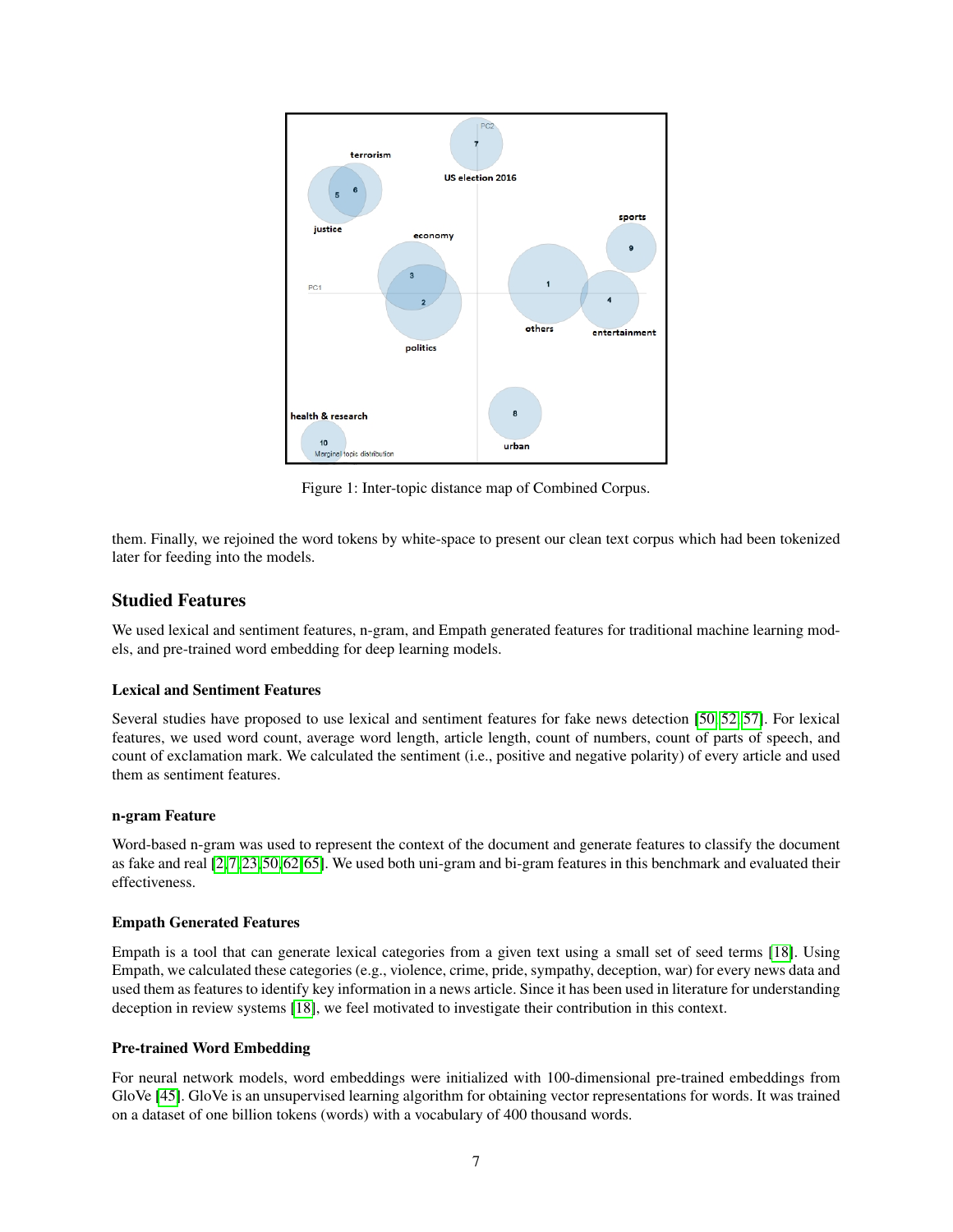### <span id="page-7-0"></span>Studied Models

We experimented various traditional, deep learning and pre-trained language models in this work. Here, we describe all the models that we studied.

#### Traditional Machine Learning Models

We built our first three models using SVM (Support Vector Machine), LR (Logistic Regression), and Decision Tree with the lexical and sentiment features. Among the four main variants of the SVM kernel, we used the linear one. We also evaluated ensemble learning method like AdaBoost combining 30 decision trees with lexical and sentiment features. Next, we explored the Multinomial Naive Bayes classifier with the n-gram features. We used the Empath generated features with *k*-NN (*k*-Nearest Neighbors) classifier. We use the square-root of the total training data size as *k* as suggested by Lall and Sharma [\[33\]](#page-19-15). Hence, the value of *k* was chosen to be 70, 90, and 250 for Liar, Fake or Real, and Combined Corpus respectively.

#### Deep Learning Models

In this study, we have evaluated six deep learning models for fake news detection including CNN, LSTM, Bi-LSTM, C-LSTM, HAN, and Convolutional HAN. The models are described below with their experimental setups.

(1) *CNN:* One dimensional convolutional neural network can extract features and classify texts after transforming words in the sentence corpus into vectors [\[31\]](#page-19-16).The one-dimensional convolutional model was initialized with 100 dimensional pre-trained GloVe embeddings. It contained 128 filters of filter size 3 and a max pooling layer of pool size 2 is selected. A dropout probability of 0.8 was preserved which was expunged for Combined Corpus. The model was compiled with ADAM optimizer with a learning rate of 0.001 to minimize binary cross-entropy loss. A sigmoid activation function was used for the final output layer. A batch size of 64 and 512 was used for training the datasets over 10 epochs.

(2) *LSTM:* Our LSTM model was pre-trained with 100-dimensional GloVe embeddings. The output dimension and time steps were set to 300. ADAM optimizer with learning rate 0.001 was applied to minimize binary cross-entropy loss. Sigmoid was the activation function for the final output layer. The model was trained over 10 epochs with batch size 64 and 512.

(3) *Bi-LSTM:* Usually, news that is deemed as fake is not fully comprised of false information, rather it is blended with true information. To detect the anomaly in a certain part of the news, we need to examine it both with previous and next events of action. We constructed a Bi-LSTM model to perform this task. Bi-LSTM was initialized with 100 dimensional pre-trained GloVe embeddings. The output dimension of 100 and time steps of 300 was applied. ADAM optimizer with a learning rate of 0.001 was used to minimize binary cross-entropy loss. The training batch size was set to 128 and loss over each epoch was observed with a callback. The learning rate was reduced by a factor of 0.1. We also used an early stop to monitor validation accuracy to check whether the accuracy was deteriorating for 5 epochs. The loss of the binary cross-entropy of the model was minimized by ADAM with a learning rate of 0.0001.

(4) *C-LSTM:* The C-LSTM based model contained one convolutional layer and one LSTM layer. We used 128 filters with filter size 3 on top of which a max pooling layer of pool size 2 was set. We fed it to our LSTM architecture with 100 output dimensions and dropout 0.2. Finally, we used sigmoid as the activation function of our output layer.

(5) *HAN:* We used a hierarchical attention network consisting of two attention mechanisms for word-level and sentence-level encoding. Before training, we set the maximum number of sentences in a news article as 20 and the maximum number of words in a sentence as 100. In both level encoding, a bidirectional GRU with output dimension 100 was fed to our customized attention layer. We used word encoder as input to our sentence encoder time-distributed layer. We optimized our model with ADAM that learned at a rate of 0.001.

(6) *Convolutional HAN:* In order to extract high-level features of the input, we incorporated a one-dimensional convolutional layer before each bidirectional GRU layer in HAN. This layer selected features of each tri-gram from the news article before feeding it to the attention layer.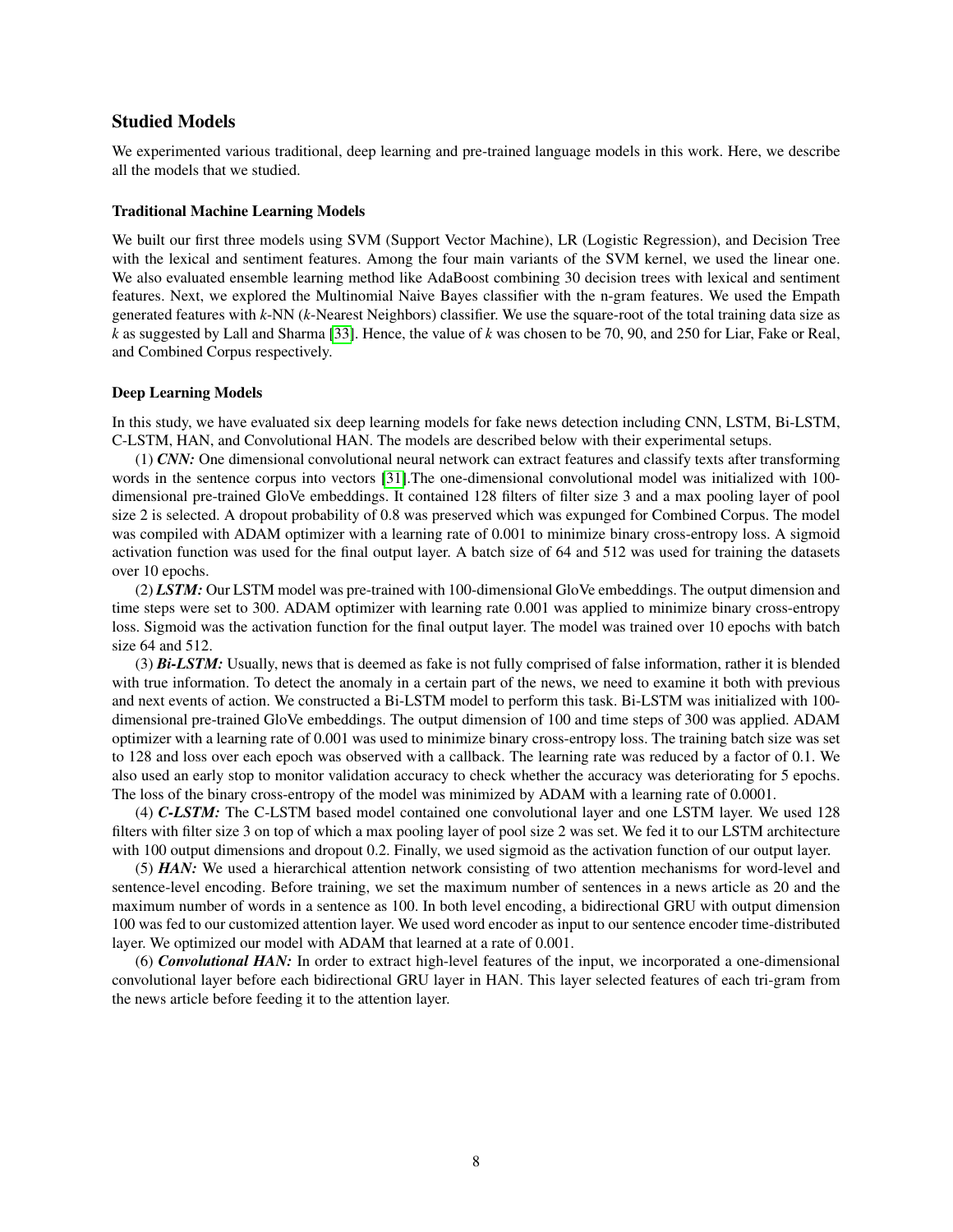<span id="page-8-1"></span>

Figure 2: Fine-tuning of pre-trained language models.

#### Advanced Language Models

Here, we first discuss the advanced language models that we used in this study and then describe their experimental setup.

(1) *BERT:* BERT (Bidirectional Encoder Representations from Transformers) is a pre-trained model which was designed to learn contextual word representations of unlabeled texts [\[16\]](#page-18-4). Among the two versions of BERT (i.e., BERT-Base and BERT-Large) proposed originally, we used BERT-Base for this study considering the huge time and memory requirements of the BERT-Large model. The BERT-Base model has 12 layers (transformer blocks) with 12 attention heads and 110 million parameters.

(2) *RoBERTa:* RoBERTa (Robustly optimized BERT approach), originally suggested in [\[39\]](#page-19-8), is the second pretrained model that we experimented. It achieves better performance than original BERT models by using larger minibatch sizes to train the model for a longer time over more data. It also removes the NSP loss in BERT and trains on longer sequences. Moreover, it dynamically changes the masking pattern applied to the training data.

(3) *DistilBERT:* DistilBERT [\[55\]](#page-20-5) is a smaller, faster, cheaper, and lighter version of original BERT which has 40% fewer parameters than the BERT-Base model. Though original BERT models perform better, DistilBERT is more appropriate for production-level usage due to its' low resource requirements. Considering potential users of non-profit blogs and online media, we think low-resource models have a good appeal. Hence, this is worth investigating.

(4) *ELECTRA:* ELECTRA (Efficiently Learning an Encoder that Classifies Token Replacements Accurately) [\[11\]](#page-18-5) is a transformer model for self-supervised language representation learning. This model pre-trained with the use of another (small) masked language model. First, a language model takes an input text and randomly masked the text with generated input token. Then, ELECTRA models are trained to distinguish "real" input tokens vs "fake" input tokens generated by the former language model. At small scale, ELECTRA can achieve strong results even when trained on a single GPU.

(5) *ELMo:* ELMo (Embeddings from Language Models) is a contextualized word representation learned from a deep bidirectional language model that is trained on a large text corpus [\[46\]](#page-19-9). We used the original pre-trained ELMo model proposed by the authors that has 2 bi-LSTM layers and 93.6 million parameters.

#### *Experimental Setup of Advanced Language Models:*

We appended a classification head composed of a single linear layer on the top of the pre-trained advanced language models. The architecture of the classifier head is kept simple to focus on what information can readily be extracted from these pre-trained models. We used the respective pre-trained embeddings of the corresponding models (e.g., BERT embeddings, ELECTRA embeddings, ELMo embeddings) as the input of the classification heads and fine-tuned them for the fake news detection task (Figure [2\)](#page-8-1). We trained them on all the datasets for 10 epochs with a mini-batch size of 32. We applied early stop to prevent our models from overfitting [\[49\]](#page-20-13). Validation loss was considered as the metric of the early stopping while delta is set to zero [\[48\]](#page-20-14). We set the maximum sequence length of the input data to 300. For the Combined Corpus dataset, we configured the gradient accumulation steps as 2 due to the large dataset size. We used AdamW optimizer [\[40\]](#page-19-17) with the learning rate set to 4e-5,  $\beta$ 1 to 0.9,  $\beta$ 2 to 0.999, and epsilon to 1e-8 [\[16,](#page-18-4) [59\]](#page-20-15). Finally, we used binary cross-entropy to calculate the loss [\[51\]](#page-20-16). We performed the experiments on NVIDIA Tesla T4 GPU provided by Google Colab.

#### <span id="page-8-0"></span>Evaluation Metrics

We created a standard training and test set for each of the three datasets by splitting it in an 80:20 ratio so that different models can be evaluated on the same ground. For the first two datasets (i.e., Liar, Fake or Real), we did the split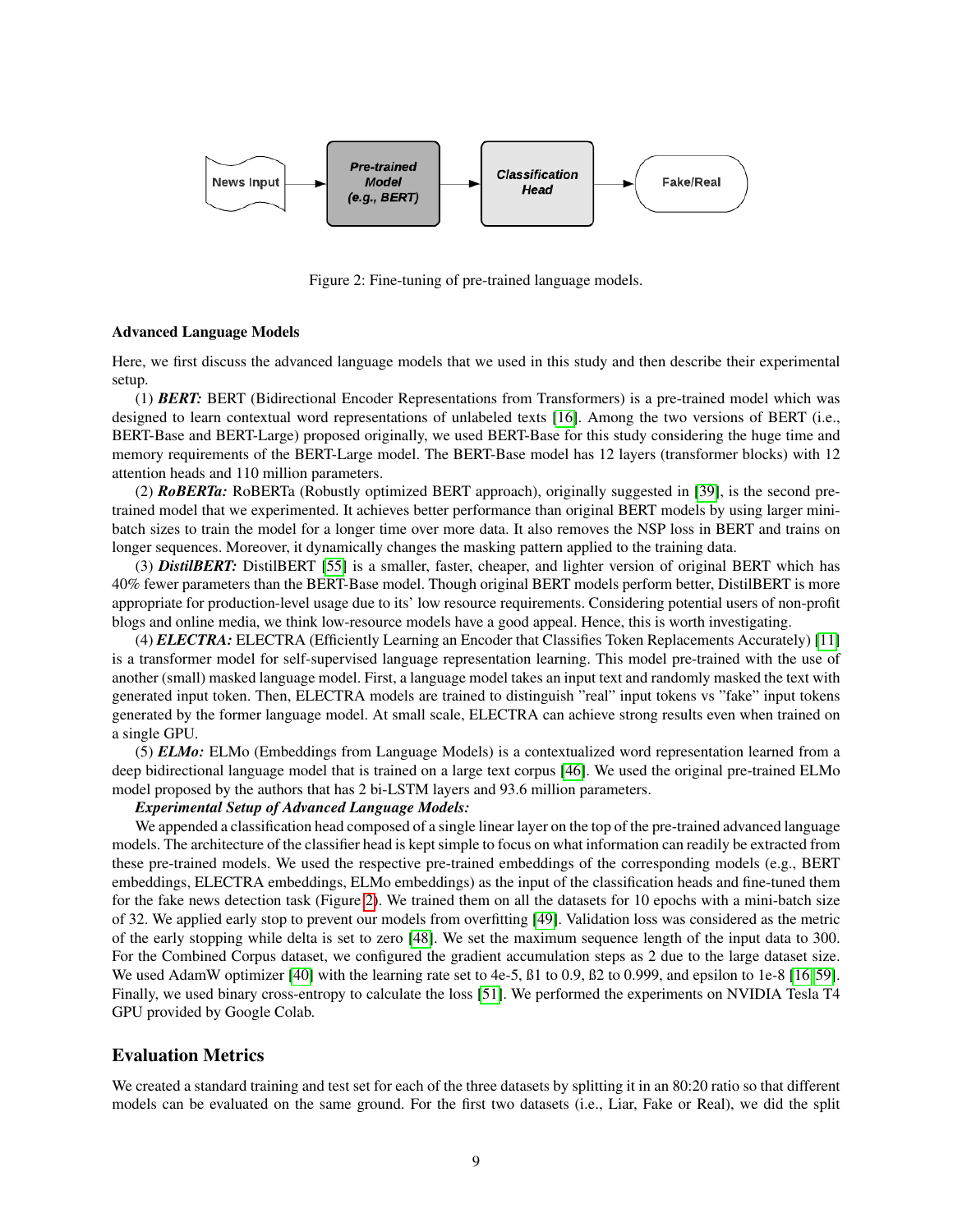randomly as they only contain one type of news. On the other hand, as the Combined Corpus covers a wide variety of topics, we took 80% (20%) data from each topic and include them in train (test) set to maintain a balanced distribution of every topic in training and test data.

We report the performance of each model in terms of accuracy, precision, recall, and F1-score. For precision, recall, and F1-score, we considered the macro-average of both class.

In our experiment, we considered real news as 'positive class', and fake news as 'negative class'. Hence, True Positive (TP) means the news is actually real, and also predicted as real while False Positive (FP) indicates that the news is actually false, but predicted as real. True Negative (TN) and False Negative (FN) imply accordingly. Accuracy is the number of correctly predicted instances out of all instances.

$$
Accuracy(A) = \frac{TP + TN}{TP + FN + TN + FP}
$$
\n<sup>(1)</sup>

Precision is the ratio between the number of correctly predicted instances and all the predicted instances for a given class. For real and fake classes, we presented this metric as  $P(R)$  and  $P(F)$  respectively. Hence, the macro-average precision, P will be the average of P(R) and P(F).

$$
P(R) = \frac{TP}{TP + FP}, \ P(F) = \frac{TN}{TN + FN}, \ P = \frac{P(R) + P(F)}{2}
$$
 (2)

Recall represents the ratio of the number of correctly predicted instances and all instances belonging to a given class. For real and fake classes, we presented this metric as  $R(R)$  and  $R(F)$  respectively. Hence, the macro-average recall, R will be the average of  $R(R)$  and  $R(F)$ .

$$
R(R) = \frac{TP}{TP + FN}, \ R(F) = \frac{TN}{TN + FP}, \ R = \frac{R(R) + R(F)}{2}
$$
 (3)

F1-score is the harmonic mean of the precision and recall.

$$
F1 = \frac{2 \cdot P \cdot R}{P + R} \tag{4}
$$

# <span id="page-9-0"></span>4 Study Results

In this section, we answer three research questions:

- RQ1. How accurate are the traditional and deep learning models to detect fake news in our datasets?
- RQ2. Can the advanced pre-trained language models outperform the traditional and deep learning models?
- RQ3. Which model performs best with small training data?

Previous studies on fake news detection mainly focused on traditional machine learning models. Therefore, it is important to compare their performance with the deep learning models. We address this concern in RQ1. In particular, the goal of RQ1 is to compare the performance of different traditional machine learning models (e.g., SVM, Naive Bayes, Decision Tree) and deep learning models (e.g., CNN, LSTM, Bi-LSTM) on fake news detection. Considering the great success of pre-trained advanced language models on various text classification tasks, it is important to investigate how these models perform on fake news detection compared to the traditional and deep learning models. The answers to RQ2 will offer insights into whether and how the pre-trained advanced language models are useful to detect fake news. A common issue for any supervised learning problem is the limitation of labeled data. Intuitively, the more performance we can get with less amount of labeled data, the easier it would be to investigate and develop machine learning models to facilitate fake news detection. Therefore, as part of RQ3, we investigate the performance of the models we used in our study on smaller samples of our datasets.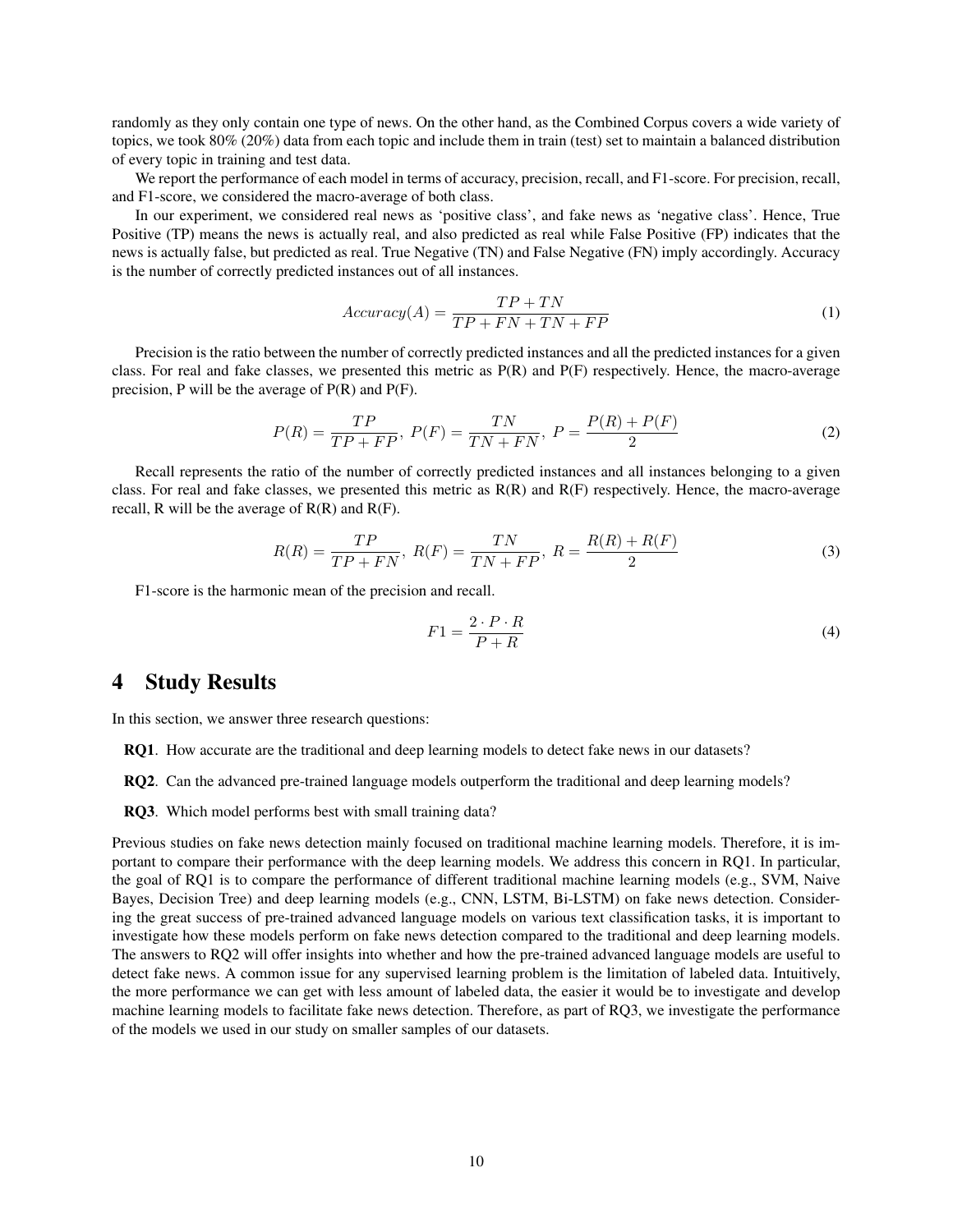<span id="page-10-0"></span>

|                       |                       |             |      |             |     |              | <b>Datasets</b>          |         |     |     |                        |     |     |
|-----------------------|-----------------------|-------------|------|-------------|-----|--------------|--------------------------|---------|-----|-----|------------------------|-----|-----|
|                       |                       |             | Liar |             |     |              | <b>Fake or Real News</b> |         |     |     | <b>Combined Corpus</b> |     |     |
| <b>Model</b>          | <b>Feature</b>        | $\mathbf A$ | P    | $\mathbf R$ | F1  | $\mathbf{A}$ | P                        | $\bf R$ | F1  | A   | P                      | R   | F1  |
| <b>SVM</b>            | Lexical               | .56         | .56  | .56         | .48 | .67          | .67                      | .67     | .67 | .71 | .78                    | .71 | .72 |
| <b>SVM</b>            | Lexical<br>+Sentiment | .56         | .57  | .56         | .48 | .66          | .66                      | .66     | .66 | .71 | .77                    | .71 | .72 |
| LR                    | Lexical<br>+Sentiment | 0.56        | .56  | .56         | .51 | .67          | .67                      | .67     | .67 | .76 | .79                    | .76 | .77 |
| Decision<br>Tree      | Lexical<br>+Sentiment | .51         | .51  | .51         | .51 | .65          | .65                      | .65     | .65 | .67 | .71                    | .69 | .7  |
| AdaBoost              | Lexical<br>+Sentiment | .56         | .56  | .56         | .54 | .72          | .72                      | .72     | .72 | .73 | .74                    | .73 | .74 |
| Naive<br><b>Bayes</b> | Unigram<br>$(TF-IDF)$ | .60         | .60  | .60         | .57 | .82          | .82                      | .82     | .82 | .91 | .91                    | .91 | .91 |
| Naive<br><b>Bayes</b> | Bigram<br>$(TF-IDF)$  | .60         | .59  | .60         | .59 | .86          | .86                      | .86     | .86 | .93 | .93                    | .93 | .93 |
| $k$ -NN               | Empath<br>Features    | .54         | .54  | .54         | .54 | .71          | .72                      | .71     | .71 | .71 | .70                    | .70 | .70 |

Table 3: Performance of Traditional Machine Learning Models

# How accurate are the traditional and deep learning models to detect fake news in our datasets? (RQ1)

In Table [3,](#page-10-0) we report the performances of various traditional machine learning models in detecting fake news. We observe that among the traditional machine learning models, Naive Bayes with n-gram features performs the best with 93% accuracy on our Combined Corpus. We also find that the addition of sentiment features with lexical features does not improve the performance considerably. For lexical and sentiment features, SVM and LR models perform better than other traditional machine learning models as suggested by most of the prior studies [\[10,](#page-18-16) [52,](#page-20-0) [60,](#page-20-2) [63,](#page-20-3) [64\]](#page-20-17). On the other hand, Empath generated features do not show promising performance for fake news detection, although they had been used earlier for understanding deception in review systems [\[18\]](#page-18-15).

In Table [4,](#page-11-0) we report the performances of different deep learning models. The baseline CNN model is considered as the best model for Liar in [\[63\]](#page-20-3), but we find it to be the second-best among all the models. LSTM-based models are most vulnerable to overfitting for this dataset which is reflected by its performance. Although Bi-LSTM is also a victim of overfitting on the Liar dataset as mentioned in [\[63\]](#page-20-3), we find it to be the third-best neural network-based model according to its performance on the dataset. The models successfully used for text classification like C-LSTM, HAN hardly surmount the overfitting problem for the Liar dataset. Our hybrid Conv-HAN model exhibits the best performance among the neural models for the Liar dataset with 0.59 accuracy and 0.59 F1-score. LSTM-based models show an improvement on the Fake or Real dataset whereas CNN and Conv-HAN continue their impressive performance. LSTM-based models exhibit their best performance on our Combined Corpus where both Bi-LSTM and C-LSTM achieve 0.95 accuracy and 0.95 F1-score. CNN and all hierarchical attention models including Conv-HAN maintain a decent performance on this dataset with more than 0.90 accuracy and F1-score. This result indicates that, although neural network-based models may suffer from overfitting for a small dataset (LIAR), they show high accuracy and F1-score on a moderately large dataset (Combined Corpus).

We find that the traditional machine learning models are generally outperformed by the deep learning models in fake news detection, i.e., the overall accuracy of the traditional models is much lower than the deep learning ones (Table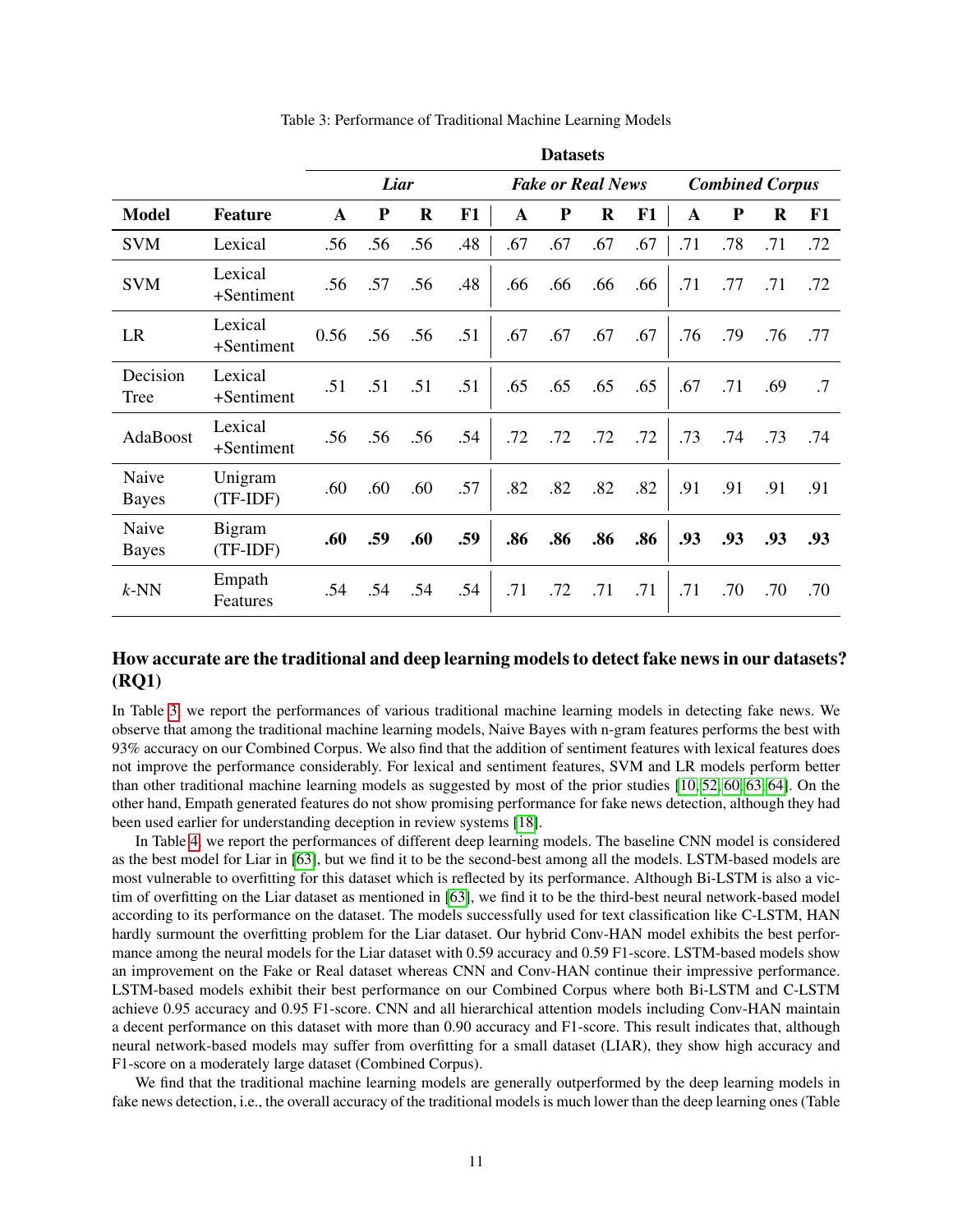<span id="page-11-0"></span>

|                |     |     |         |                  |     | <i>b</i> u vubv vb |                          |     |     |                        |     |            |
|----------------|-----|-----|---------|------------------|-----|--------------------|--------------------------|-----|-----|------------------------|-----|------------|
|                |     |     | Liar    |                  |     |                    | <b>Fake or Real News</b> |     |     | <b>Combined Corpus</b> |     |            |
| <b>Model</b>   | A   | P   | $\bf R$ | F1               | A   | ${\bf P}$          | $\bf R$                  | F1  | A   | $\mathbf{P}$           | R   | ${\bf F1}$ |
| <b>CNN</b>     | .58 | .58 | .58     | .58              | .86 | .86                | .86                      | .86 | .93 | .93                    | .93 | .93        |
| <b>LSTM</b>    | .54 | .29 | .54     | .38              | .76 | .78                | .76                      | .76 | .93 | .94                    | .93 | .93        |
| <b>Bi-LSTM</b> | .58 | .58 | .58     | .57 .85 .86 .85  |     |                    |                          | .85 | .95 | .95                    | .95 | .95        |
| C-LSTM         | .54 | .29 | .54     | .38              | .86 | .87                | .86                      | .86 | .95 | .95                    | .95 | .95        |
| <b>HAN</b>     | .57 | .57 | .57     | .56 <sup>1</sup> | .87 | .87                | .87                      | .87 | .92 | .92                    | .92 | .92        |
| Conv-HAN       | .59 | .59 | .59     | .59              | .86 | .86                | .86                      | .86 | .92 | .92                    | .92 | .92        |

Table 4: Performance of Deep Learning Models (using Glove word embedding as feature)

**Datasets** 

[3,](#page-10-0) [4\)](#page-11-0). The difference is more prominent on large dataset, i.e., Combined Corpus which highlights the fact that deep learning models are prone to overfitting on small dataset. However, despite being a traditional model, Naive Bayes (with n-gram) shows great promise in fake news detection which almost reaches the performance of deep learning models and achieves 93% accuracy on Combined Corpus. However, further analysis indicates that the performance of Naive Bayes reaches saturation at some point (2.5K training data) and after that improves very slowly with the increase of sample size, while the performance of the deep learning model, i.e., Bi-LSTM has a greater rate of improvement with the increase of training data (see Figure [3\)](#page-12-0). So it can be deduced that with enough training samples, deep learning models might be able to outperform Naive Bayes.

*Summary of RQ1. How accurate are the traditional vs deep learning models to detect fake news?* The deep learning models generally outperform the traditional learning models. The difference of performance between deep learning and traditional models depends on the dataset length. While deep learning models are vulnerable to overfitting on a small dataset, traditional models like Naive Bayes can show impressive performance on this type of dataset. As the dataset length increases, the performance of the deep learning models also improves, and as a result, the deep learning models outperform the traditional models on a large dataset.

# Can the advanced pre-trained language models outperform the traditional and deep learning models? (RQ2)

Table [5](#page-12-1) shows the performances of different pre-trained language models on three datasets. While these models incorporate more complex architectures, they do not suffer from overfitting on a smaller dataset as much as the deep learning models do as previously discussed. This is because these models use pre-trained weights in all the layers except the final classification layers. As a result, they do not need a large dataset for fine-tuning their complex architecture. Therefore, all the pre-trained models we evaluated outperform the other traditional ML and deep learning-based models having F1-score no less than 0.62 on the Liar dataset and no less than 0.95 on the Fake or Real News dataset. Given the large dataset (i.e., Combined Corpus), these pre-trained models achieve better performance in the fake news detection task. We observe that among the pre-trained language models, the BERT and transformer-based models (i.e., BERT, RoBERTa, DistilBERT, ELECTRA) are generally better than the other one (i.e., ELMo). For example, DistillBERT (66M parameters), BERT (110M parameters), Electra (110M parameters), RoBERTa (125M parameters), achieve 0.93, 0.95, 0.95, and 0.96 accuracy, respectively on the Combined Corpus dataset while ELMo (93.6M parameters) achieves 0.91. We also notice that the performance of the transformer-based models is proportionate to their number of pre-trained parameters. This relative performance can be justified by their state-of-the-art results on the text classification task [\[39,](#page-19-8) [55\]](#page-20-5).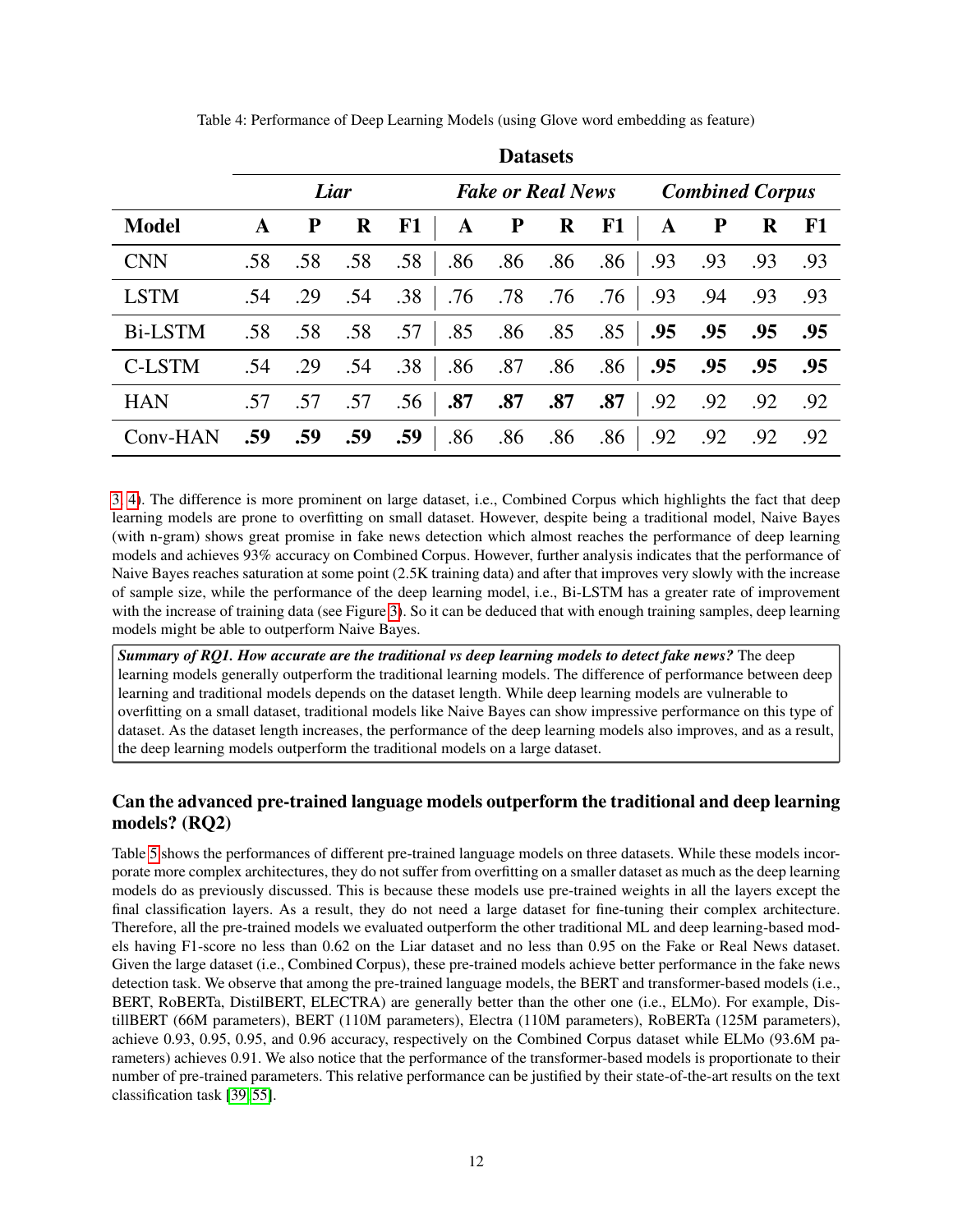<span id="page-12-1"></span>

|                   |              | <b>Datasets</b> |             |     |                           |         |             |                                     |                   |                                                    |             |           |
|-------------------|--------------|-----------------|-------------|-----|---------------------------|---------|-------------|-------------------------------------|-------------------|----------------------------------------------------|-------------|-----------|
|                   |              |                 | Liar        |     |                           |         |             | <b>Fake or Real News</b>            |                   | <b>Combined Corpus</b>                             |             |           |
| <b>Model</b>      | $\mathbf{A}$ | $\mathbf{P}$    | R           | F1  |                           | $A$ $P$ | $\mathbf R$ | F1                                  | $\mathbf{A}$      | $\mathbf{P}$                                       | $\mathbf R$ | <b>F1</b> |
| <b>BERT</b>       | .62          | .62             | .62         |     | $.62$   $.96$ $.96$ $.96$ |         |             | .96                                 |                   | $\begin{array}{cccc} 0.95 & .95 & .95 \end{array}$ |             | .95       |
| RoBERTa           | .62          |                 | $.63$ $.62$ |     |                           |         |             | $.62$ $.98$ $.98$ $.98$ $.98$ $.98$ |                   | $.96$ .96 .96                                      |             | .96       |
| <b>DistilBERT</b> | .60          | .60             | .60         |     |                           |         |             | $.60$   $.95$ $.95$ $.95$ $.95$     | $\vert .93 \vert$ | .93 .93                                            |             | .93       |
| <b>ELECTRA</b>    | .61          | .61             | .61         |     |                           |         |             | $.61$   $.96$ $.96$ $.96$ $.95$     | $\vert .95 \vert$ | .95 .95                                            |             | .95       |
| <b>ELMo</b>       | .61          | .61             | .61         | .61 | .93                       | .93     | .93         | .93                                 | .91               | .91                                                | .91         | .91       |

Table 5: Performance of Advanced Pre-trained Language Models

Summary of RQ2. Can the advanced pre-trained language models outperform the traditional and deep learning models? In our experiment, the pre-trained models perform significantly better than the traditional and deep learning models on all datasets (Table [3,](#page-10-0) [4,](#page-11-0) [5\)](#page-12-1). Since these models are pre-trained to learn contextual text representations on much larger quantities of text corpus and they have produced new state-of-the-art in several text classification tasks [\[41\]](#page-19-18), their commanding performance over the traditional and deep learning models in the fake news detection task is quite expected.

## <span id="page-12-0"></span>Which model performs best with small training data? (RQ3)



Figure 3: Comparison of Naive Bayes, Bi-LSTM, and RoBERTa with different training dataset size (from Fake or Real News dataset).

We find that pre-trained BERT-based models can perform very well with small datasets. We can realize that from their superior performance on small datasets like Liar and Fake or Real News which is significantly better than other models. To further verify this, we take the best model from each of three types, i.e., Naive Bayes with n-gram (tradi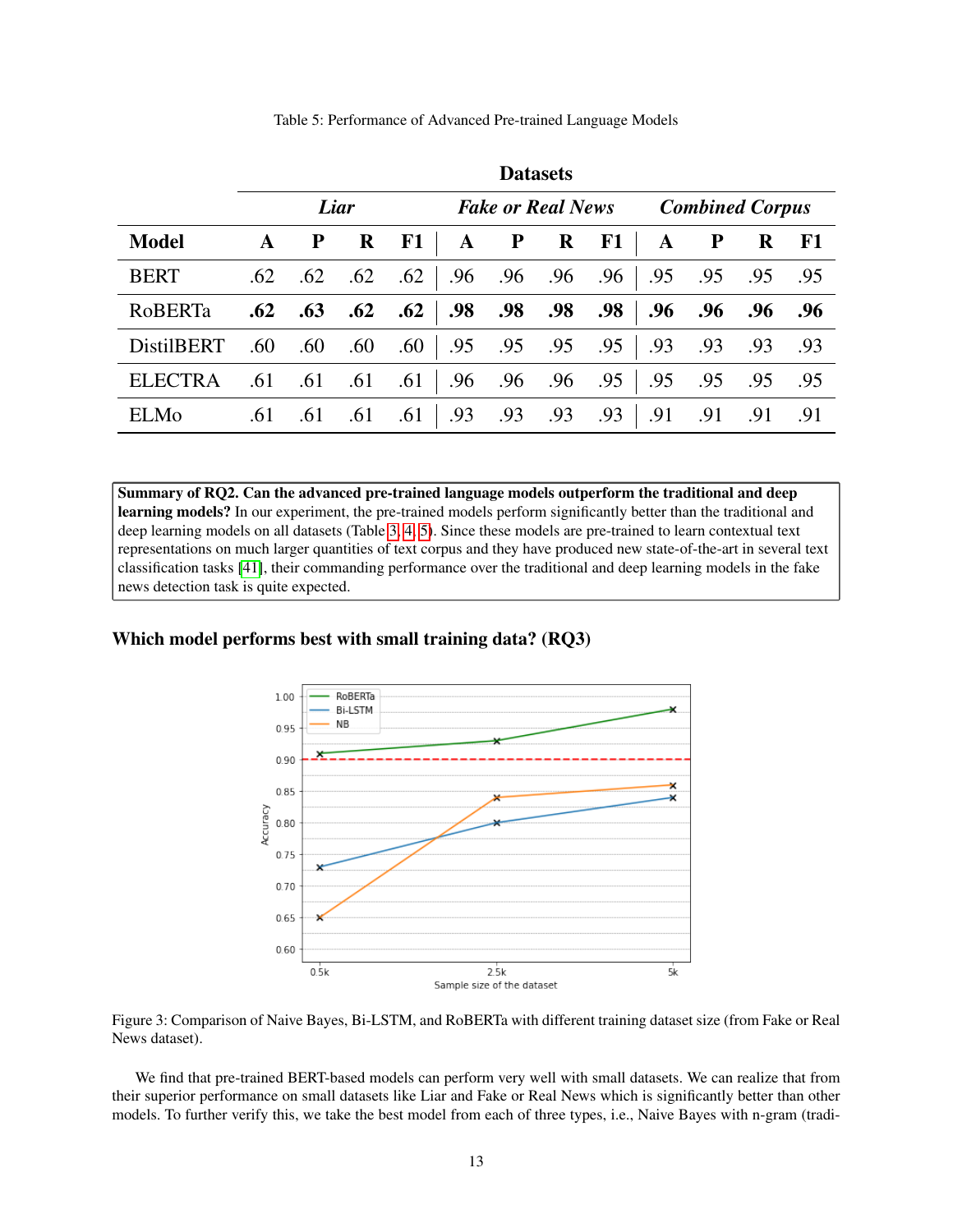tional), Bi-LSTM (deep learning), RoBERTa (BERT-based) and compare their performances. As their performances differ on the Fake or Real News dataset by very clear margins, we choose this dataset for this analysis. We report their accuracy on small sets of training data (i.e., 500, 2500, and 5000) chosen from Fake or Real News dataset. We show that RoBERTa achieves notably better performance than the other two (Figure [3\)](#page-12-0). RoBERTa reaches more than 90% accuracy with just 500 training data and continues to improve with the increase of sample size. It hits 98% accuracy with 5000 sample size. On the other hand, both Naive Bayes and Bi-LSTM perform poorly when the size of training dataset is very small, i.e., 500 (Figure [3\)](#page-12-0). Though their performances improve with the increase of dataset size, they fail to achieve 90% accuracy when the sample size is below 5000.

<span id="page-13-1"></span>

Figure 4: Comparison of RoBERTa's performance on different training dataset size (from Fake or Real News dataset).

We further analyze the performance of RoBERTa on smaller datasets (Figure [4\)](#page-13-1). We find that the model continues to exhibit impressive accuracy (84%) even when the dataset size is 300. This is because pre-trained weights of RoBERTa have already learned the semantic representation from large text corpora. Fine-tuning on the labeled news articles help to learn the model to distinguish between the real and fake news. We observe that the performance of the model starts to drop quickly after the dataset length has been reduced to less than 300. Reducing the data makes it more difficult for the model to differentiate the news articles. Therefore, the performance decreases quickly.

*Summary of RQ3. Which model performs best with small training data?* Pre-trained models (i.e., RoBERTa) show quality performance even with very small training data in our experiment. We find that RoBERTa achieves over 90% accuracy with a training set of 500 samples only (see Figure [3\)](#page-12-0).

# <span id="page-13-0"></span>5 Discussion

In this section, we compare the performance of the 19 models we studied along several dimensions like features used, resource requirements, etc. (see Section [5\)](#page-13-2). We then analyze our models' misclassification, which is discussed in Section [5.](#page-15-0)

### <span id="page-13-2"></span>Analysis of Performance of Different Models

In Table [6](#page-14-0) we summarize the models we studied in our study based on their accuracy across the three datasets, i.e., Liar, Fake or Real, Combined Corpus. Among the eight types of models we studied under traditional learning approach, Naïve Bayes shows the best accuracy on all the three datasets: combined corpus (0.93), Fake or Real (0.86), and Liar (0.60). Among the six traditional deep learning models we studied, there are three different winners in the three datasets: C-LSTM shows the best performance on the combined corpus (Accuracy = 0.95), HAN shows the best performance (Accuracy = 0.87) on Fake or Real and HAN shows the best performance on the Liar dataset (Accuracy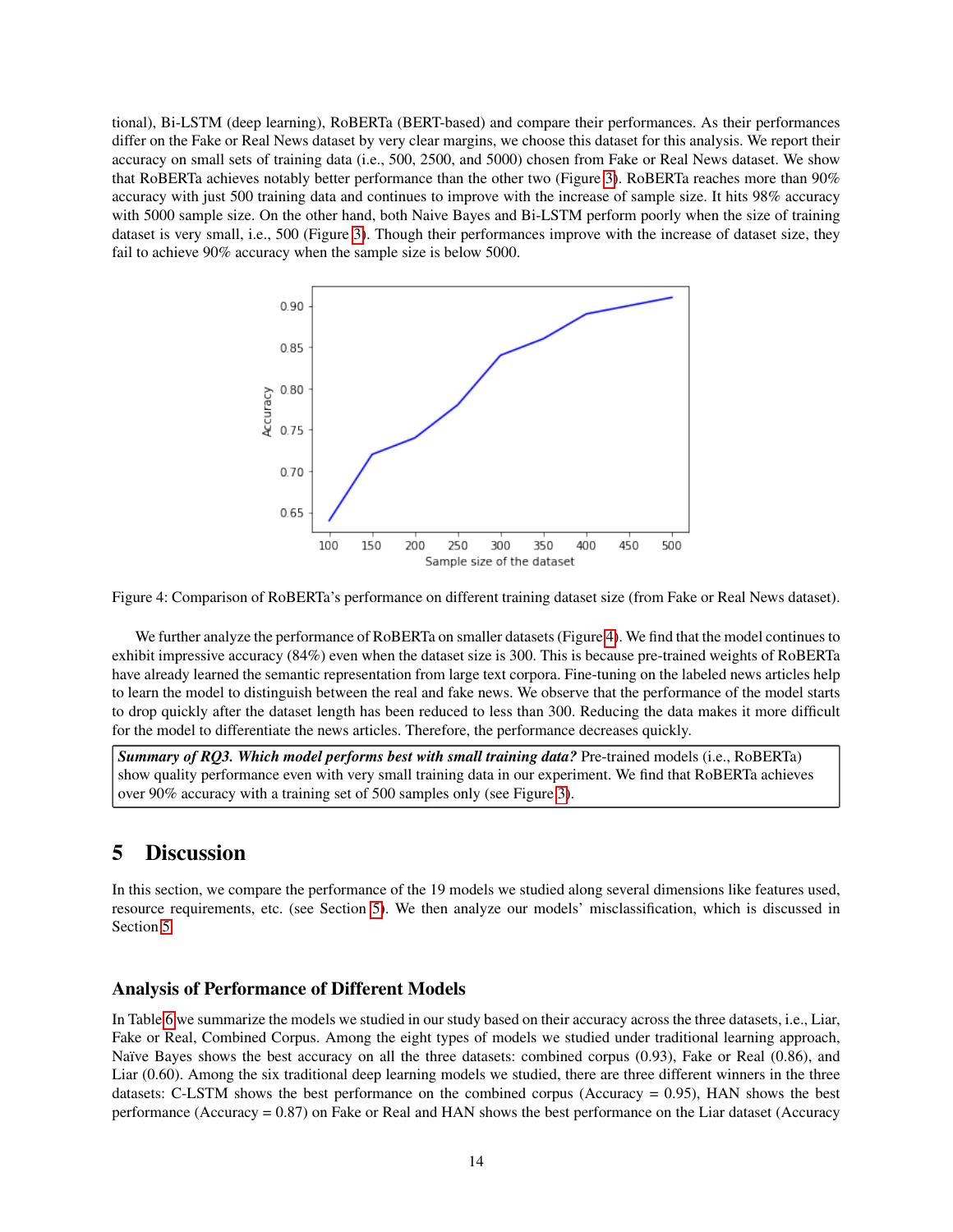<span id="page-14-0"></span>

|                    |                                                                                                                                                                                                                                |                                                  |                        |                   | Summary of Result (Acc.)        |                     |
|--------------------|--------------------------------------------------------------------------------------------------------------------------------------------------------------------------------------------------------------------------------|--------------------------------------------------|------------------------|-------------------|---------------------------------|---------------------|
| Model Type         | Model                                                                                                                                                                                                                          | Rationale for Picking                            | <b>Feature Used</b>    |                   | Fake                            | Combined            |
|                    |                                                                                                                                                                                                                                |                                                  |                        | Liar <sup>~</sup> | Or Real                         | Corpus              |
|                    |                                                                                                                                                                                                                                |                                                  | Lexical                | 0.56              | 0.67                            | 0.71                |
|                    |                                                                                                                                                                                                                                | These traditional models are                     | Lexical + Sentiment    | 0.56              | 0.66                            | 0.71                |
| <b>Traditional</b> |                                                                                                                                                                                                                                | used in different classification                 | Lexical + Sentiment    | 0.56              | 0.67                            | 0.76                |
| Machine            |                                                                                                                                                                                                                                | tasks including text                             | Lexical + Sentiment    | 0.51              | 0.65                            | 0.67                |
| Learning           | $\begin{tabular}{c c} \hline SVM \\ \hline \hline LR \\ \hline LR \\ \hline Decision Tree \\ \hline Decision Tree \\ \hline Adaboot \\ \hline Naive Bayes \\ \hline Naive Bayes \\ \hline Naive Bayes \\ \hline \end{tabular}$ | classification. Different                        | Lexical + Sentiment    | 0.56              | 0.72                            | 0.74                |
| Models             |                                                                                                                                                                                                                                | existing studies used them for                   | Unigram                | 0.60              | 0.82                            | $\overline{0.91}$   |
|                    |                                                                                                                                                                                                                                | fake news detection as well.                     | Bigram                 | 0.60              | 0.86                            | 0.93                |
|                    |                                                                                                                                                                                                                                |                                                  | Empath                 | 0.54              | $\overline{7}$<br>$\dot{\circ}$ | $\overline{5}$<br>S |
|                    |                                                                                                                                                                                                                                | CNN extracts features<br>and classify texts by   |                        |                   |                                 |                     |
|                    | <b>EXKO</b>                                                                                                                                                                                                                    | transforming words into                          |                        | 0.58              | 0.86                            | 0.93                |
| Deep               |                                                                                                                                                                                                                                | vectors.                                         |                        |                   |                                 |                     |
| Learning           | <b>NIST</b>                                                                                                                                                                                                                    | LSTM remembers information                       | GloVe embedding        | 0.54              | 0.76                            | 93<br>$\dot{\circ}$ |
| Models             |                                                                                                                                                                                                                                | for long sentences.                              |                        |                   |                                 |                     |
|                    |                                                                                                                                                                                                                                | Bi-LSTM analyzes a certain                       |                        |                   |                                 |                     |
|                    | Bi-LSTM                                                                                                                                                                                                                        | part from both                                   |                        | 0.58              | 0.85                            | 0.95                |
|                    |                                                                                                                                                                                                                                | previous and                                     |                        |                   |                                 |                     |
|                    |                                                                                                                                                                                                                                | next events.                                     |                        |                   |                                 |                     |
|                    |                                                                                                                                                                                                                                | Convolutional layer with max-                    |                        |                   |                                 |                     |
|                    |                                                                                                                                                                                                                                | pooling combines the local                       |                        |                   |                                 |                     |
|                    | C-LSTM                                                                                                                                                                                                                         | features into a global vector to                 |                        | 0.54              | 0.86                            | 0.95                |
|                    |                                                                                                                                                                                                                                | help LSTM remembering                            |                        |                   |                                 |                     |
|                    |                                                                                                                                                                                                                                | important information.                           |                        |                   |                                 |                     |
|                    |                                                                                                                                                                                                                                | HAN applies attention                            |                        |                   |                                 |                     |
|                    | <b>HAN</b>                                                                                                                                                                                                                     | mechanism for both                               |                        | 0.75              | 0.87                            | 0.92                |
|                    |                                                                                                                                                                                                                                | word-level and sentence-level<br>representation. |                        |                   |                                 |                     |
|                    |                                                                                                                                                                                                                                | Convolutional layer encodes                      |                        |                   |                                 |                     |
|                    | Conv-HAN                                                                                                                                                                                                                       | embedding into feature for                       |                        | 0.59              | 0.86                            | 0.92                |
|                    |                                                                                                                                                                                                                                | word-level and senetence-                        |                        |                   |                                 |                     |
|                    |                                                                                                                                                                                                                                | level attention.                                 |                        |                   |                                 |                     |
| Advanced           | <b>BERT</b>                                                                                                                                                                                                                    | These language models are"                       | <b>BERT</b> embeddings | 0.62              | 0.96                            | 0.95                |
| Pre-trained        |                                                                                                                                                                                                                                | pre-trained on large text corpus"                | RoBERTa embeddings     | 0.62              | $\overline{0.98}$               | 0.96                |
| Language           | $\frac{\text{RoBERTa}}{\text{DistIBERT}} \frac{\text{IETRA}}{\text{ELICTRA}}$                                                                                                                                                  | and can be fine-tuned for"                       | DistilBERT embeddings  | 0.60              | $\overline{0.95}$               | $\overline{0.93}$   |
| Models             |                                                                                                                                                                                                                                | text classification.                             | ELECTRA embeddings     | 0.61              | 0.96                            | 0.95                |
|                    |                                                                                                                                                                                                                                |                                                  | ELMo embeddings        | 0.61              | 0.93                            | 0.91                |

Table 6: Summary of all models and performances Table 6: Summary of all models and performances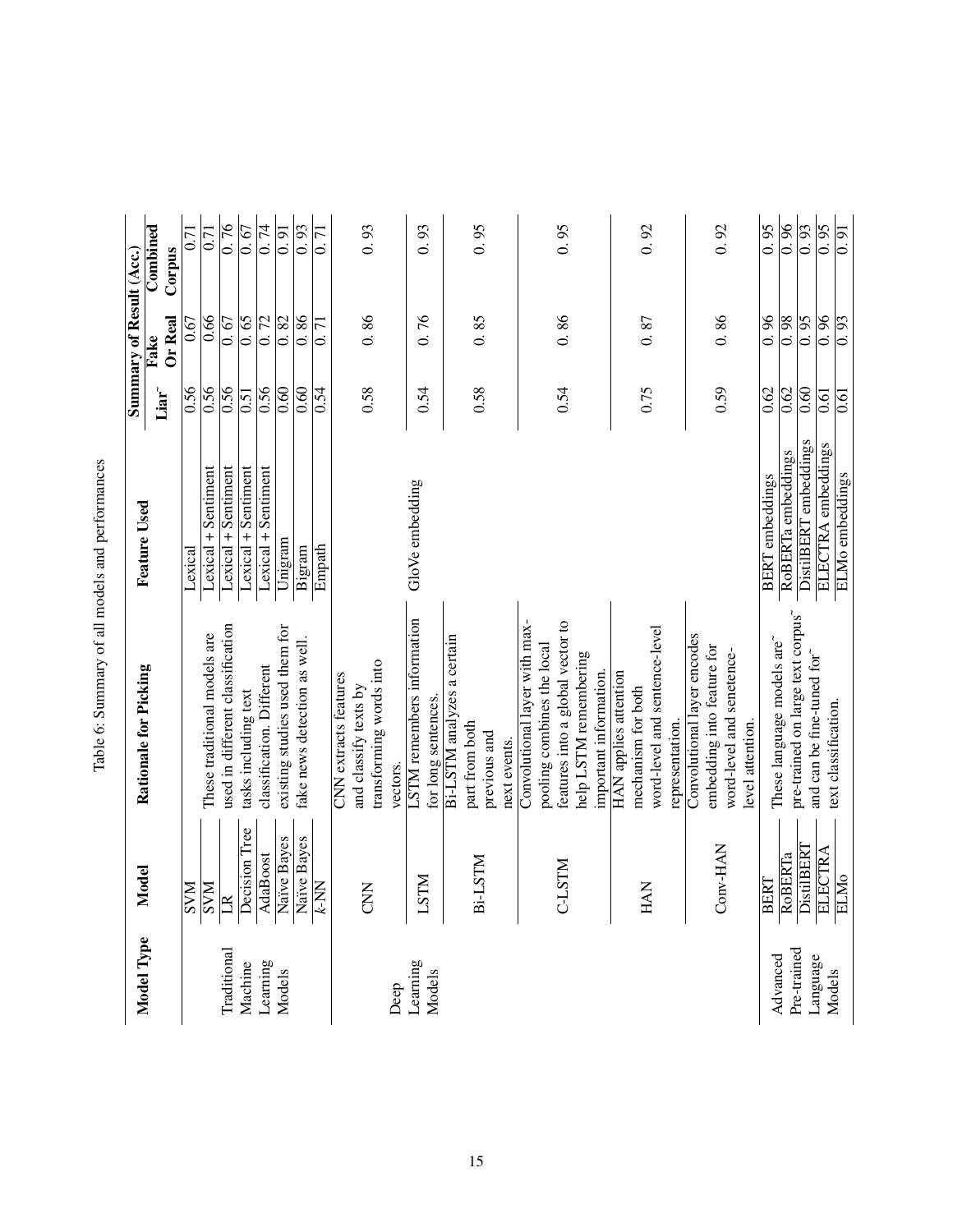<span id="page-15-2"></span>

| <b>Model</b>      |              | epoch (sec) | #Parameters Avg. training time per GPU used in testing (GB) |
|-------------------|--------------|-------------|-------------------------------------------------------------|
| <b>DistilBERT</b> | 66 M 2175    |             | 2.48                                                        |
| <b>BERT</b>       | $110 M$ 3149 |             | 2.95                                                        |
| <b>RoBERTa</b>    | 125 M        | 4020        | 3.07                                                        |

Table 7: Comparison of training time and GPU usage (in testing) for BERT-based models

= 0.75). Among the five pre-trained advanced natural language deep learning models we studied, RoBERTa shows the best performance across the three datasets: combined corpus (Accuracy =  $0.96$ ), Fake or Real dataset (Accuracy = 0.98), and Liar (0.62). Overall, RoBERTa is the best performing model for two datasets (Combined corpus and Fake or Real) across all the models we studied, while HAN is the best performer for the Liar dataset.

The performance of Naïve Bayes (with n-gram) is only slightly less than the deep learning and pre-trained language models. As such, Naïve Bayes can be a good choice for fake news detection on a sufficiently large dataset with hardware constraint. Naive Bayes (with n-gram) has also been reported to show good performance in spam detection in earlier studies [\[27\]](#page-19-19). We find that the performance of Naive Bayes (with n-gram) is almost equivalent to the performances of deep learning models on Combined Corpus (see Table [3\)](#page-10-0). Hence, in the absence of hardware resource requirement of deep learning and advanced pre-trained models (a possible case for non-profit blogs/websites), Naive Bayes with n-gram can be a suitable option with a sufficiently large dataset. Note that the required size of the dataset may vary with its nature, i.e., the number of topics included. However, Naive Bayes fails to achieve considerable accuracy when trained on a minimal sample set (see Figure [3\)](#page-12-0). Among the diverse features, we studied for the traditional learning models (lexical, sentiment, n-grams), bigram-based models (e.g., Na¨ıve Bayes) show better performance than other features. Overall, the incorporation of sentiment indicators into the models did not improve their performance. For example, for SVM the performance is the same (0.71) for both settings: lexical and lexical + sentiment. Therefore, Sentiment features are not observed as useful for fake news detection in our study. The classification of news (as real or fake) has very little to do with the polarity (i.e., sentiment), as fake news can be made up in both directions (positive or negative). While two LSTM-based models (Bi-LSTM, C-LSTM) are the best performer among all the traditional deep learning models, their performance degrades significantly when the dataset sizes are smaller (see RQ3). We observe that LSTM based models show gradual improvement when the dataset length increases from LIAR to Combined Corpus. The more an article contains information, the less these models will be vulnerable to overfitting, and the better they will perform. Hence, neural network-based models may show high performance on a larger dataset over 100k samples [\[28\]](#page-19-20). The pre-trained BERT-based models outperform the other models not only on the overall datasets but also on smaller samples of the datasets (see RQ3). We see that the BERT-based model (i.e., RoBERTa) is capable of achieving high accuracy (over 90%) even with a limited sample size of 500 data (see Figure [3\)](#page-12-0). Hence, these models can be utilized for fake news detection in different languages where a large collection of labeled data is not feasible. Different pre-trained BERT models are already available for different languages, e.g., ALBERTO for Italian [\[47\]](#page-19-10), AraBERT for Arabic [\[4\]](#page-17-1), BanglaBERT  $^7$  $^7$ .

We measured the average training time (per epoch) and GPU usage (during testing) for each BERT-based model on Combined Corpus. We find that the training time needed by DistilBERT is almost half of BERT and RoBERTa, and it requires less GPU for testing (i.e., prediction) as well (see Table [7\)](#page-15-2). Therefore, while DistilBERT shows 0.93 accuracy on the combined corpus which is only slightly behind BERT (0.95) or RoBERTa (0.96), DistilBERT can be useful for production-level usage with hardware constraint and less response time. This is because DistilBERT is developed using the concept of knowledge distillation [\[8,](#page-18-17) [26\]](#page-18-18). Hence, it is suitable for production-level usage considering its' high performance and low resource requirement.

#### <span id="page-15-0"></span>Misclassification Analysis

Among the three datasets in our study, the best models (pre-trained language models) show more than 96% accuracy for two datasets (Combined corpus and Fake or Real). For the other dataset (Liar), the best performing model was HAN

<span id="page-15-1"></span><sup>7</sup><https://github.com/sagorbrur/bangla-bert>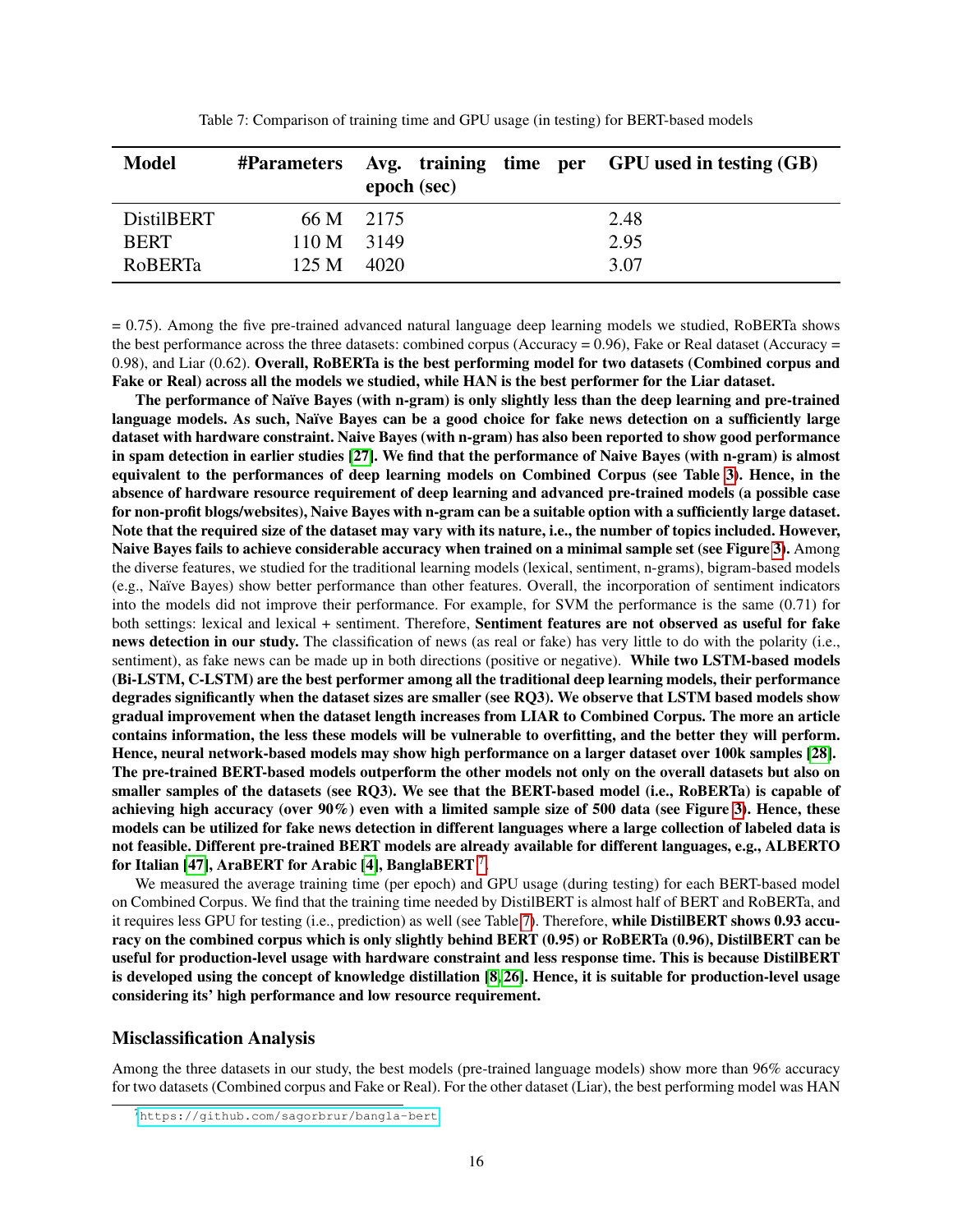<span id="page-16-0"></span>

Figure 5: Relation between models' performance and article length.

with 75% accuracy. Compared to the other two datasets, the Liar dataset has significantly smaller articles (18 words on average) compared to the other two datasets (average 644 words for Combined Corpus and 765 words for Fake or Real news). Indeed, we have observed that when the number of training data is constant, the accuracy of this model is proportional to the average article length of news (see Figure [5\)](#page-16-0). We confirmed this by analyzing the performance of the Naive Bayes model on 5000 randomly selected records from each of our three datasets. This observation is also consistent with other models. Thus, with the increase of news article length, the models can become more accurate, because those can extract more information to classify the news correctly.

Among the three datasets, two datasets are related to politics (Fake or Real news, Liar), while the other dataset (Combined Corpus) has fake news about diverse topics like health and research, politics, economy, and so on (see Figure [1](#page-6-1) in Section [3\)](#page-4-0). To understand whether the topic of the news has any effect on the classification, we apply topic-based analysis on the fake news articles from the Combined corpus, which our model misclassifies as real. We then map each misclassified case to the ten topics that we found in Figure [1](#page-6-1) of the combined corpus. Overall, quotes are greatly misused to design fake news. We find that the most frequent words in these articles are 'said', 'study', and 'research'. The profuse use of the word 'said' indicates how fake news sources misconstrue quotes to make these as believable as possible and carry out their own agendas.

<span id="page-16-1"></span>Table 8: Topic-wise percentage of false positive news in the Combined Corpus

| <b>Topic</b>               | <b>False Positive News (%)</b> |
|----------------------------|--------------------------------|
| <b>Health and Research</b> | 49.6                           |
| <b>Politics</b>            | 27.6                           |
| Miscellaneous              | 22. R                          |

The topic-wise analysis of misclassification in the combined corpus shows that 49.6% of the false positive news (that are mispredicted as fake in our study) are related to health and research-based topics (Table [8\)](#page-16-1). On the other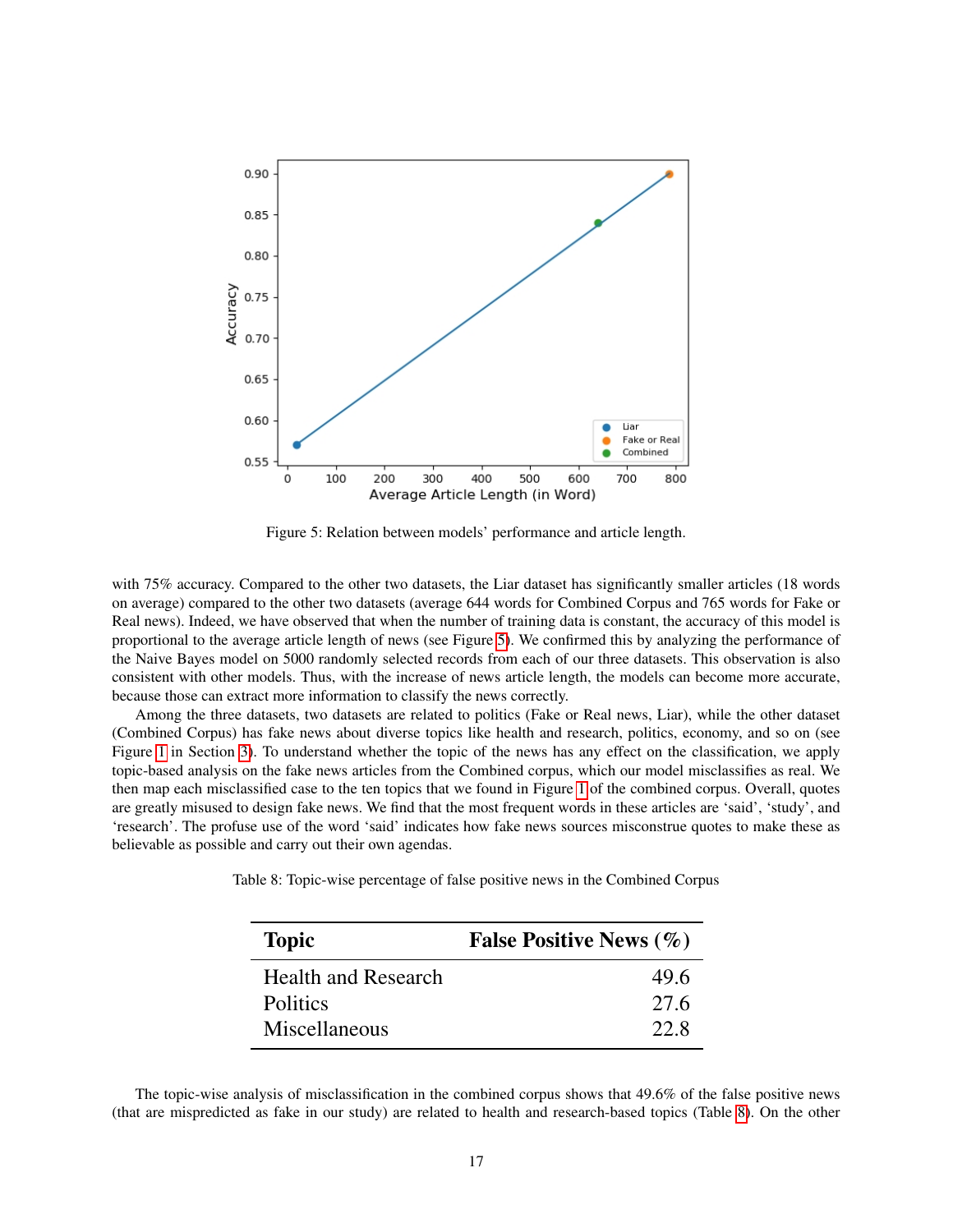hand, a tiny portion (27.6%) of the false positive news are related to politics. This high false positive rate of health and research-related news bears evidence that clickbait news on health and research can be produced more convincingly. A slight change in the actual research article will still keep the fake news in the close proximity of the actual article, which makes it difficult to identify them as fake news. In this way, it is quite easy for clickbait news sources to attract people by publishing news claiming the invention of a vaccine for incurable diseases like terminal cancer. Hence, although in recent times the media has focused mostly on combating unauthentic political news, it should also pay attention to stop the proliferation of false health and research-related news for public safety. We can realize this lesson even better if we think of the impact of fake news during the current COVID-19 pandemic. Corona related fake news has caused serious troubles and confusion among the people. Several fake news such as "Alcohol cures COVID-19","5G spreads coronavirus", etc have affected people both physically and mentally<sup>[8](#page-17-8)</sup>. Considering the threats associated with it, corona related fake news has been compared to a second pandemic or infodemic<sup>[9](#page-17-9)</sup>.

# <span id="page-17-2"></span>6 Conclusions

In this study, we present an overall performance analysis of 19 different machine learning approaches on three different datasets. Eight out of the 19 models are traditional learning models, six models are traditional deep learning models, and five models are advanced pre-trained language models like BERT. We find that BERT-based models have achieved better performance than all other models on all datasets. More importantly, we find that pre-trained BERT-based models are robust to the size of the dataset and can perform significantly better on very small sample size. We also find that Naive Bayes with n-gram can attain similar results to neural network-based models on a dataset when the dataset size is sufficient. The performance of LSTM-based models greatly depends on the length of the dataset as well as the information given in a news article. With adequate information provided in a news article, LSTM-based models have a higher probability of overcoming overfitting. The results and findings based on our comparative analysis can facilitate future researches in this direction and also help the organizations (e.g., online news portals and social media) to choose the most suitable model who are interested in detecting fake news. Our future work in this direction will focus on designing models that can detect misinformation and health-related fake news that are prevalent in social media during the COVID-19 pandemic.

# References

- <span id="page-17-0"></span>[1] Ashutosh Adhikari, Achyudh Ram, Raphael Tang, and Jimmy Lin. Docbert: Bert for document classification. *arXiv preprint arXiv:1904.08398*, 2019.
- <span id="page-17-6"></span>[2] Hadeer Ahmed, Issa Traore, and Sherif Saad. Detection of online fake news using n-gram analysis and machine learning techniques. In *International Conference on Intelligent, Secure, and Dependable Systems in Distributed and Cloud Environments*, pages 127–138. Springer, 2017.
- <span id="page-17-3"></span>[3] Hunt Allcott and Matthew Gentzkow. Social media and fake news in the 2016 election. *Journal of Economic Perspectives*, 31(2):211–36, 2017.
- <span id="page-17-1"></span>[4] Wissam Antoun, Fady Baly, and Hazem Hajj. Arabert: Transformer-based model for arabic language understanding. *arXiv preprint arXiv:2003.00104*, 2020.
- <span id="page-17-5"></span>[5] David M Blei, Andrew Y Ng, and Michael I Jordan. Latent dirichlet allocation. *Journal of machine Learning research*, 3(Jan):993–1022, 2003.
- <span id="page-17-4"></span>[6] Alessandro Bondielli and Francesco Marcelloni. A survey on fake news and rumour detection techniques. *Information Sciences*, 497:38–55, 2019.
- <span id="page-17-7"></span>[7] Peter Bourgonje, Julian Moreno Schneider, and Georg Rehm. From clickbait to fake news detection: an approach based on detecting the stance of headlines to articles. In *Proceedings of the 2017 EMNLP Workshop: Natural Language Processing meets Journalism*, pages 84–89, 2017.

<span id="page-17-8"></span><sup>8</sup><https://www.bbc.com/news/stories-52731624>, Accessed on: Oct 05, 2020.

<span id="page-17-9"></span><sup>9</sup><https://www.nature.com/articles/d41586-020-01409-2>, Accessed on: Oct 05, 2020.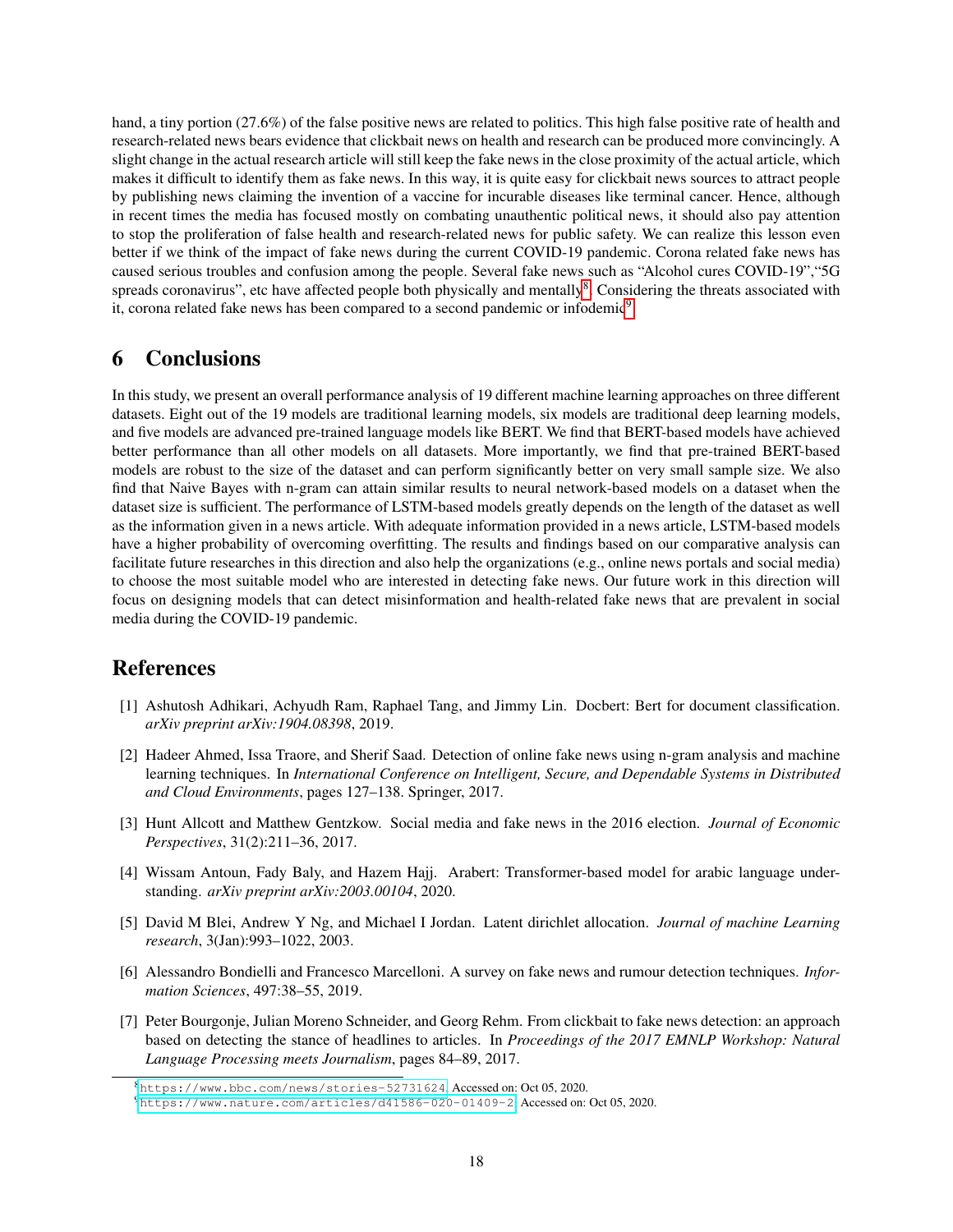- <span id="page-18-17"></span>[8] Cristian Buciluă, Rich Caruana, and Alexandru Niculescu-Mizil. Model compression. In *Proceedings of the 12th ACM SIGKDD international conference on Knowledge discovery and data mining*, pages 535–541, 2006.
- <span id="page-18-13"></span>[9] J Douglas Carroll and Phipps Arabie. Multidimensional scaling. In *Measurement, judgment and decision making*, pages 179–250. Elsevier, 1998.
- <span id="page-18-16"></span>[10] Yimin Chen, Niall J Conroy, and Victoria L Rubin. Misleading online content: Recognizing clickbait as false news. In *Proceedings of the 2015 ACM on Workshop on Multimodal Deception Detection*, pages 15–19. ACM, 2015.
- <span id="page-18-5"></span>[11] Kevin Clark, Minh-Thang Luong, Quoc V Le, and Christopher D Manning. Electra: Pre-training text encoders as discriminators rather than generators. *arXiv preprint arXiv:2003.10555*, 2020.
- <span id="page-18-10"></span>[12] Mathieu Cliche. The sarcasm detector, 2014.
- <span id="page-18-8"></span>[13] Niall J Conroy, Victoria L Rubin, and Yimin Chen. Automatic deception detection: Methods for finding fake news. In *Proceedings of the 78th ASIS&T Annual Meeting: Information Science with Impact: Research in and for the Community*, page 82. American Society for Information Science, 2015.
- <span id="page-18-0"></span>[14] Enyan Dai, Yiwei Sun, and Suhang Wang. Ginger cannot cure cancer: Battling fake health news with a comprehensive data repository. In *Proceedings of the International AAAI Conference on Web and Social Media*, volume 14, pages 853–862, 2020.
- <span id="page-18-6"></span>[15] Wietse de Vries, Andreas van Cranenburgh, Arianna Bisazza, Tommaso Caselli, Gertjan van Noord, and Malvina Nissim. Bertje: A dutch bert model. *arXiv preprint arXiv:1912.09582*, 2019.
- <span id="page-18-4"></span>[16] Jacob Devlin, Ming-Wei Chang, Kenton Lee, and Kristina Toutanova. Bert: Pre-training of deep bidirectional transformers for language understanding. *arXiv preprint arXiv:1810.04805*, 2018.
- <span id="page-18-12"></span>[17] Sanjeev M Dwivedi and Sunil B Wankhade. Survey on fake news detection techniques. In *International Conference on Image Processing and Capsule Networks*, pages 342–348. Springer, 2020.
- <span id="page-18-15"></span>[18] Ethan Fast, Binbin Chen, and Michael S Bernstein. Empath: Understanding topic signals in large-scale text. In *Proceedings of the 2016 CHI Conference on Human Factors in Computing Systems*, pages 4647–4657. ACM, 2016.
- <span id="page-18-9"></span>[19] Song Feng, Ritwik Banerjee, and Yejin Choi. Syntactic stylometry for deception detection. In *Proceedings of the 50th Annual Meeting of the Association for Computational Linguistics: Short Papers-Volume 2*, pages 171–175. Association for Computational Linguistics, 2012.
- <span id="page-18-7"></span>[20] Johannes Fürnkranz. A study using n-gram features for text categorization. Austrian Research Institute for *Artifical Intelligence*, 3(1998):1–10, 1998.
- <span id="page-18-1"></span>[21] Shlok Gilda. Evaluating machine learning algorithms for fake news detection. In *Research and Development (SCOReD), 2017 IEEE 15th Student Conference on*, pages 110–115. IEEE, 2017.
- <span id="page-18-3"></span>[22] Santiago González-Carvajal and Eduardo C Garrido-Merchán. Comparing bert against traditional machine learning text classification. *arXiv preprint arXiv:2005.13012*, 2020.
- <span id="page-18-14"></span>[23] Mykhailo Granik and Volodymyr Mesyura. Fake news detection using naive bayes classifier. In *Electrical and Computer Engineering (UKRCON), 2017 IEEE First Ukraine Conference on*, pages 900–903. IEEE, 2017.
- <span id="page-18-2"></span>[24] Georgios Gravanis, Athena Vakali, Konstantinos Diamantaras, and Panagiotis Karadais. Behind the cues: A benchmarking study for fake news detection. *Expert Systems with Applications*, 128:201–213, 2019.
- <span id="page-18-11"></span>[25] Tarek Hamdi, Hamda Slimi, Ibrahim Bounhas, and Yahya Slimani. A hybrid approach for fake news detection in twitter based on user features and graph embedding. In *International Conference on Distributed Computing and Internet Technology*, pages 266–280. Springer, 2020.
- <span id="page-18-18"></span>[26] Geoffrey Hinton, Oriol Vinyals, and Jeff Dean. Distilling the knowledge in a neural network. *arXiv preprint arXiv:1503.02531*, 2015.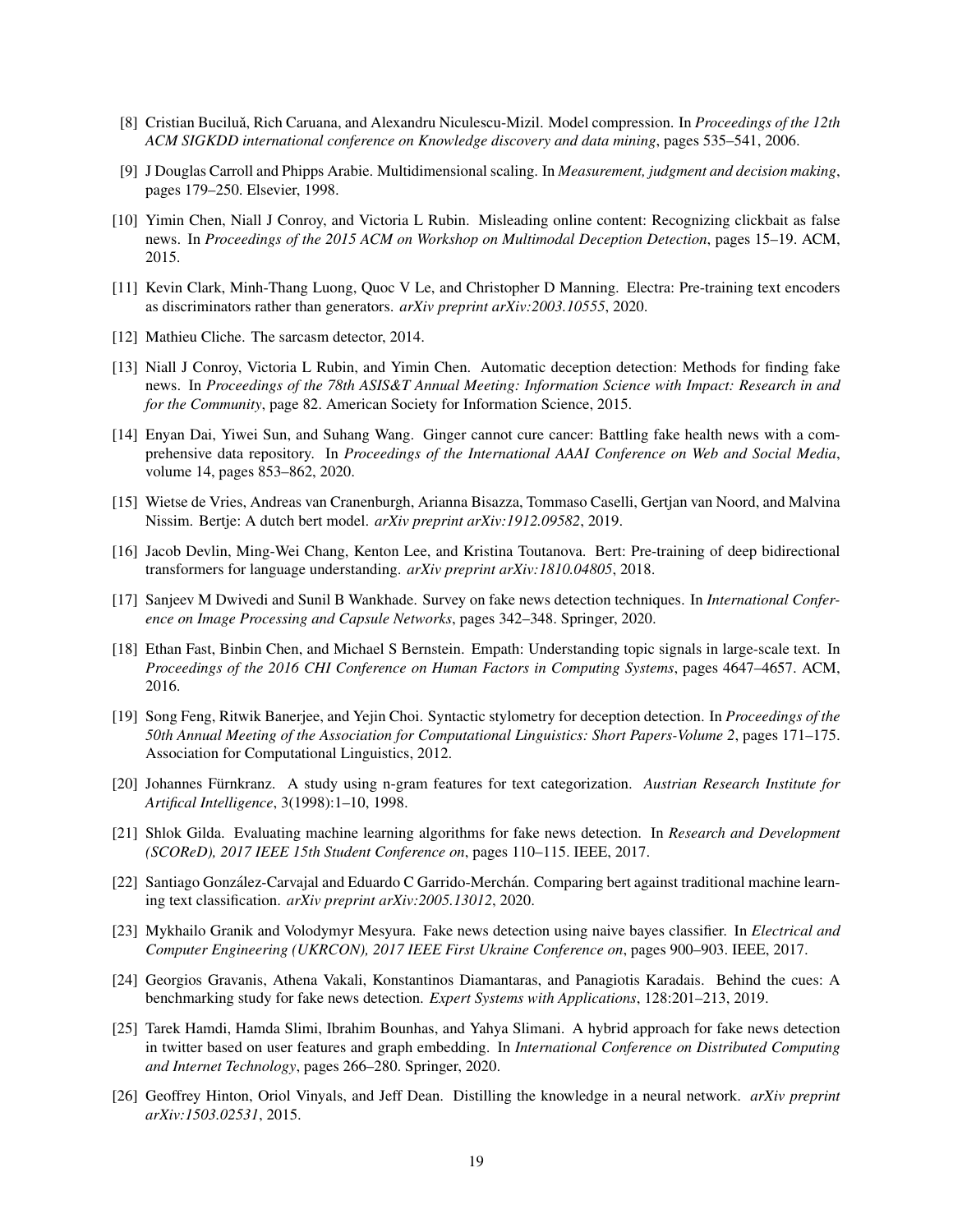- <span id="page-19-19"></span>[27] Johan Hovold. Naive bayes spam filtering using word-position-based attributes. In *CEAS*, pages 41–48, 2005.
- <span id="page-19-20"></span>[28] Armand Joulin, Edouard Grave, Piotr Bojanowski, and Tomas Mikolov. Bag of tricks for efficient text classification. *arXiv preprint arXiv:1607.01759*, 2016.
- <span id="page-19-2"></span>[29] Heejung Jwa, Dongsuk Oh, Kinam Park, Jang Mook Kang, and Heuiseok Lim. exbake: Automatic fake news detection model based on bidirectional encoder representations from transformers (bert). *Applied Sciences*, 9(19):4062, 2019.
- <span id="page-19-1"></span>[30] Dhruv Khattar, Jaipal Singh Goud, Manish Gupta, and Vasudeva Varma. Mvae: Multimodal variational autoencoder for fake news detection. In *The World Wide Web Conference*, pages 2915–2921, 2019.
- <span id="page-19-16"></span>[31] Yoon Kim. Convolutional neural networks for sentence classification. *arXiv preprint arXiv:1408.5882*, 2014.
- <span id="page-19-3"></span>[32] Sebastian Kula, Michał Choras, and Rafał Kozik. Application of the bert-based architecture in fake news detection. In *Conference on Complex, Intelligent, and Software Intensive Systems*, pages 239–249. Springer, 2020.
- <span id="page-19-15"></span>[33] Upmanu Lall and Ashish Sharma. A nearest neighbor bootstrap for resampling hydrologic time series. *Water Resources Research*, 32(3):679–693, 1996.
- <span id="page-19-12"></span>[34] Nayeon Lee, Zihan Liu, and Pascale Fung. Team yeon-zi at semeval-2019 task 4: Hyperpartisan news detection by de-noising weakly-labeled data. In *Proceedings of the 13th International Workshop on Semantic Evaluation*, pages 1052–1056, 2019.
- <span id="page-19-0"></span>[35] David Leonhardt and Stuart A Thompson. Trump's lies. *New York Times*, 21, 2017.
- <span id="page-19-4"></span>[36] Xin Li, Lidong Bing, Wenxuan Zhang, and Wai Lam. Exploiting bert for end-to-end aspect-based sentiment analysis. *arXiv preprint arXiv:1910.00883*, 2019.
- <span id="page-19-13"></span>[37] Jianhua Lin. Divergence measures based on the shannon entropy. *IEEE Transactions on Information theory*, 37(1):145–151, 1991.
- <span id="page-19-5"></span>[38] Yang Liu. Fine-tune bert for extractive summarization. *arXiv preprint arXiv:1903.10318*, 2019.
- <span id="page-19-8"></span>[39] Yinhan Liu, Myle Ott, Naman Goyal, Jingfei Du, Mandar Joshi, Danqi Chen, Omer Levy, Mike Lewis, Luke Zettlemoyer, and Veselin Stoyanov. Roberta: A robustly optimized bert pretraining approach. *arXiv preprint arXiv:1907.11692*, 2019.
- <span id="page-19-17"></span>[40] Ilya Loshchilov and Frank Hutter. Decoupled weight decay regularization. *arXiv preprint arXiv:1711.05101*, 2017.
- <span id="page-19-18"></span>[41] Shervin Minaee, Nal Kalchbrenner, Erik Cambria, Narjes Nikzad, Meysam Chenaghlu, and Jianfeng Gao. Deep learning based text classification: A comprehensive review. *arXiv preprint arXiv:2004.03705*, 2020.
- <span id="page-19-6"></span>[42] Manish Munikar, Sushil Shakya, and Aakash Shrestha. Fine-grained sentiment classification using bert. In *2019 Artificial Intelligence for Transforming Business and Society (AITB)*, volume 1, pages 1–5. IEEE, 2019.
- <span id="page-19-11"></span>[43] Ray Oshikawa, Jing Qian, and William Yang Wang. A survey on natural language processing for fake news detection. *arXiv preprint arXiv:1811.00770*, 2018.
- <span id="page-19-7"></span>[44] Yifan Peng, Shankai Yan, and Zhiyong Lu. Transfer learning in biomedical natural language processing: An evaluation of bert and elmo on ten benchmarking datasets. *arXiv preprint arXiv:1906.05474*, 2019.
- <span id="page-19-14"></span>[45] Jeffrey Pennington, Richard Socher, and Christopher Manning. Glove: Global vectors for word representation. In *Proceedings of the 2014 conference on empirical methods in natural language processing (EMNLP)*, pages 1532–1543, 2014.
- <span id="page-19-9"></span>[46] Matthew E Peters, Mark Neumann, Mohit Iyyer, Matt Gardner, Christopher Clark, Kenton Lee, and Luke Zettlemoyer. Deep contextualized word representations. *arXiv preprint arXiv:1802.05365*, 2018.
- <span id="page-19-10"></span>[47] Marco Polignano, Pierpaolo Basile, Marco de Gemmis, Giovanni Semeraro, and Valerio Basile. Alberto: Italian bert language understanding model for nlp challenging tasks based on tweets. In *CLiC-it*, 2019.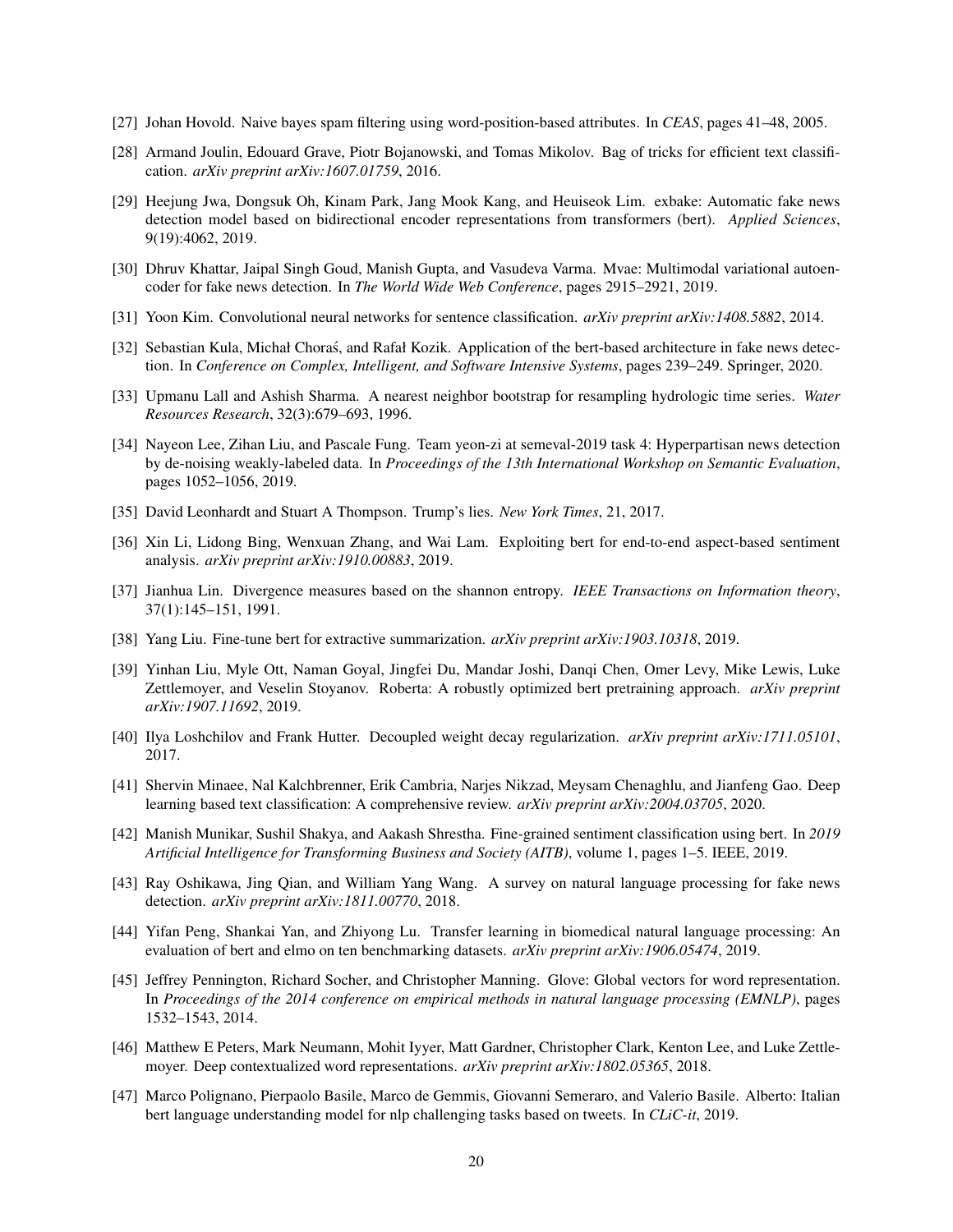- <span id="page-20-14"></span>[48] Lutz Prechelt. Automatic early stopping using cross validation: quantifying the criteria. *Neural Networks*, 11(4):761–767, 1998.
- <span id="page-20-13"></span>[49] Lutz Prechelt. Early stopping-but when? In *Neural Networks: Tricks of the trade*, pages 55–69. Springer, 1998.
- <span id="page-20-8"></span>[50] Hannah Rashkin, Eunsol Choi, Jin Yea Jang, Svitlana Volkova, and Yejin Choi. Truth of varying shades: Analyzing language in fake news and political fact-checking. In *Proceedings of the 2017 Conference on Empirical Methods in Natural Language Processing*, pages 2931–2937, 2017.
- <span id="page-20-16"></span>[51] Lorenzo Rosasco, Ernesto De Vito, Andrea Caponnetto, Michele Piana, and Alessandro Verri. Are loss functions all the same? *Neural Computation*, 16(5):1063–1076, 2004.
- <span id="page-20-0"></span>[52] Victoria Rubin, Niall Conroy, Yimin Chen, and Sarah Cornwell. Fake news or truth? using satirical cues to detect potentially misleading news. In *Proceedings of the Second Workshop on Computational Approaches to Deception Detection*, pages 7–17, 2016.
- <span id="page-20-6"></span>[53] Victoria L Rubin, Yimin Chen, and Niall J Conroy. Deception detection for news: three types of fakes. In *Proceedings of the 78th ASIS&T Annual Meeting: Information Science with Impact: Research in and for the Community*, page 83. American Society for Information Science, 2015.
- <span id="page-20-10"></span>[54] Natali Ruchansky, Sungyong Seo, and Yan Liu. Csi: A hybrid deep model for fake news detection. In *Proceedings of the 2017 ACM on Conference on Information and Knowledge Management*, pages 797–806. ACM, 2017.
- <span id="page-20-5"></span>[55] Victor Sanh, Lysandre Debut, Julien Chaumond, and Thomas Wolf. Distilbert, a distilled version of bert: smaller, faster, cheaper and lighter. *arXiv preprint arXiv:1910.01108*, 2019.
- <span id="page-20-1"></span>[56] Kai Shu, Limeng Cui, Suhang Wang, Dongwon Lee, and Huan Liu. defend: Explainable fake news detection. In *Proceedings of the 25th ACM SIGKDD International Conference on Knowledge Discovery & Data Mining*, pages 395–405, 2019.
- <span id="page-20-7"></span>[57] Kai Shu, Amy Sliva, Suhang Wang, Jiliang Tang, and Huan Liu. Fake news detection on social media: A data mining perspective. *ACM SIGKDD Explorations Newsletter*, 19(1):22–36, 2017.
- <span id="page-20-9"></span>[58] Sneha Singhania, Nigel Fernandez, and Shrisha Rao. 3han: A deep neural network for fake news detection. In *International Conference on Neural Information Processing*, pages 572–581. Springer, 2017.
- <span id="page-20-15"></span>[59] Chi Sun, Xipeng Qiu, Yige Xu, and Xuanjing Huang. How to fine-tune bert for text classification? In *China National Conference on Chinese Computational Linguistics*, pages 194–206. Springer, 2019.
- <span id="page-20-2"></span>[60] Eugenio Tacchini, Gabriele Ballarin, Marco L Della Vedova, Stefano Moret, and Luca de Alfaro. Some like it hoax: Automated fake news detection in social networks. *arXiv preprint arXiv:1704.07506*, 2017.
- <span id="page-20-4"></span>[61] Ian Tenney, Dipanjan Das, and Ellie Pavlick. Bert rediscovers the classical nlp pipeline. *arXiv preprint arXiv:1905.05950*, 2019.
- <span id="page-20-11"></span>[62] James Thorne, Mingjie Chen, Giorgos Myrianthous, Jiashu Pu, Xiaoxuan Wang, and Andreas Vlachos. Fake news stance detection using stacked ensemble of classifiers. In *Proceedings of the 2017 EMNLP Workshop: Natural Language Processing meets Journalism*, pages 80–83, 2017.
- <span id="page-20-3"></span>[63] William Yang Wang. " liar, liar pants on fire": A new benchmark dataset for fake news detection. *arXiv preprint arXiv:1705.00648*, 2017.
- <span id="page-20-17"></span>[64] Liang Wu, Jundong Li, Xia Hu, and Huan Liu. Gleaning wisdom from the past: Early detection of emerging rumors in social media. In *Proceedings of the 2017 SIAM International Conference on Data Mining*, pages 99–107. SIAM, 2017.
- <span id="page-20-12"></span>[65] Liang Wu and Huan Liu. Tracing fake-news footprints: Characterizing social media messages by how they propagate. In *Proceedings of the Eleventh ACM International Conference on Web Search and Data Mining*, pages 637–645. ACM, 2018.